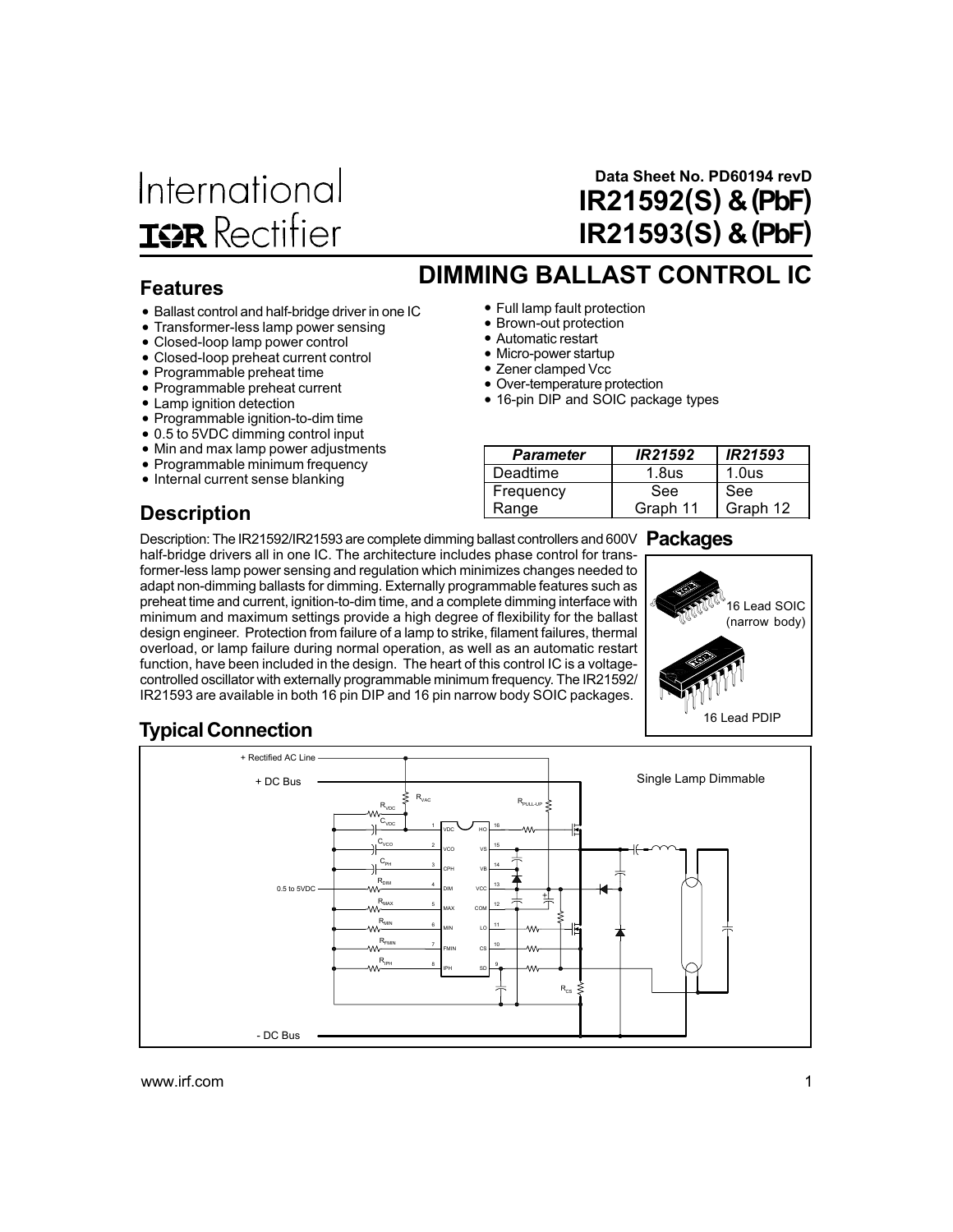### Absolute Maximum Ratings

Absolute maximum ratings indicate sustained limits beyond which damage to the device may occur. All voltage parameters are absolute voltages referenced to COM, all currents are defined positive into any lead. The thermal resistance and power dissipation ratings are measured under board mounted and still air conditions.

| Symbol                 | <b>Definition</b>                                | Min.                    | Max.           | <b>Units</b> |                |
|------------------------|--------------------------------------------------|-------------------------|----------------|--------------|----------------|
| $V_{B}$                | High side floating supply voltage                | $-0.3$                  | 625            |              |                |
| $V_S$                  | High side floating supply offset voltage         | $V_B - 25$              | $V_B + 25$     |              |                |
| <b>V<sub>HO</sub></b>  | High side floating output voltage                | $V_S - 0.3$             | $V_R + 0.3$    | V            |                |
| <b>VLO</b>             | Low side output voltage                          | $-0.3$                  | $V_{CC}$ + 0.3 |              |                |
| <b>IOMAX</b>           | Maximum allowable output current (either output) |                         | $-500$         | 500          | mA             |
|                        | due to external power transistor miller effect   |                         |                |              |                |
| <b>V<sub>VCO</sub></b> | Voltage controlled oscillator input voltage      |                         | $-0.3$         | 6.0          | V              |
| $I$ <sub>CPH</sub>     | CPH current                                      |                         | $-5$           | 5            | mA             |
| <b>VIPH</b>            | IPH voltage                                      |                         | $-0.3$         | 5.5          |                |
| V <sub>DIM</sub>       | Dimming control pin input voltage                |                         | $-0.3$         | 5.5          |                |
| <b>V<sub>MAX</sub></b> | Maximum lamp power setting pin input voltage     | $-0.3$                  | 5.5            | $\vee$       |                |
| <b>V<sub>MIN</sub></b> | Minimum lamp power setting pin input voltage     | $-0.3$                  | 5.5            |              |                |
| <b>V<sub>CS</sub></b>  | Current sense input voltage                      | $-0.3$                  | 5.5            |              |                |
| <b>I</b> <sub>SD</sub> | Shutdown pin current                             |                         | $-5$           | 5            |                |
| $_{\text{L}\text{C}}$  | Supply current (note 1)                          |                         |                | 25           | mA             |
| dV/dt                  | Allowable offset voltage slew rate               |                         | $-50$          | 50           | V/ns           |
| P <sub>D</sub>         | Package power dissipation $@T_A \leq +25°C$      | $(16 \text{ pin DIP})$  |                | 1.60         | W              |
|                        | $P_D = (T_{JMAX} - T_A)/R$ th <sub>JA</sub>      |                         | 1.25           |              |                |
| Rth <sub>JA</sub>      | Thermal resistance, junction to ambient          | $(16 \text{ pin DIP})$  |                | 75           |                |
|                        |                                                  | $(16 \text{ pin SOIC})$ |                | 115          | $^{\circ}$ C/W |
| $T_{\rm J}$            | Junction temperature                             |                         | $-55$          | 150          |                |
| $T_{\rm S}$            | Storage temperature                              |                         | $-55$          | 150          | $^{\circ}$ C   |
| $T_{L}$                | Lead temperature (soldering, 10 seconds)         |                         | 300            |              |                |

Note 1: This IC contains a zener clamp structure between the chip  $V_{CC}$  and COM which has a nominal breakdown voltage of 15.6V (V<sub>CLAMP</sub>). Please note that this supply pin should not be driven by a DC, low impedance power source greater than the diode clamp voltage ( $V_{CLAMP}$ ) as specified in the Electrical Characteristics section.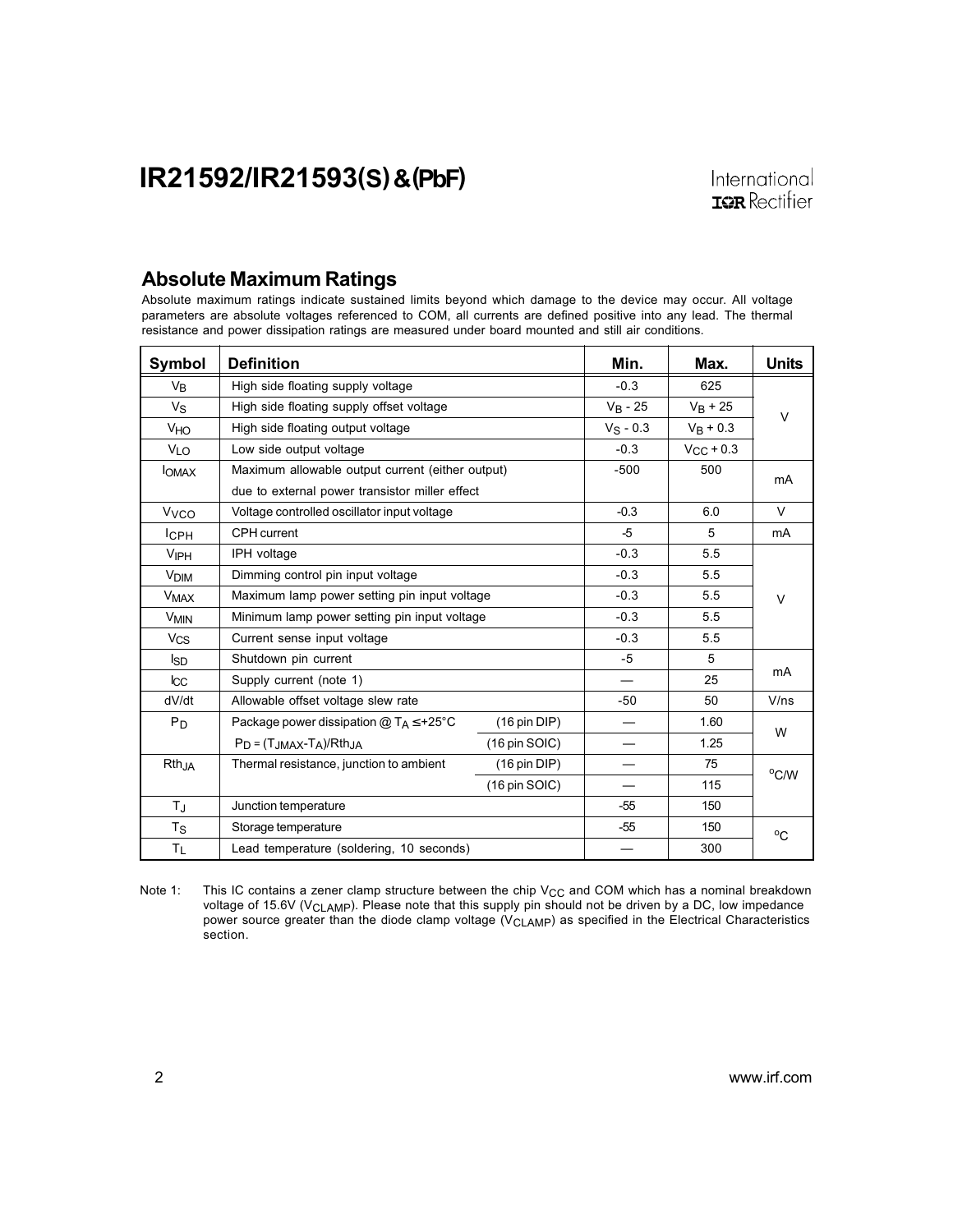### Recommended Operating Conditions

For proper operation the device should be used within the recommended conditions.

| Symbol                 | <b>Definition</b>                                        | Min.            | Max.          | <b>Units</b> |  |  |
|------------------------|----------------------------------------------------------|-----------------|---------------|--------------|--|--|
| $V_{BS}$               | High side floating supply voltage                        | $V_{CC}$ - 0.7  | <b>VCLAMP</b> |              |  |  |
| $V_{\rm S}$            | Steady state high side floating supply offset voltage    | $-1$            | 600           | $\vee$       |  |  |
| $V_{\rm CC}$           | Supply voltage                                           | $V_{\rm CCUV+}$ | VCLAMP (15.6) |              |  |  |
| lcc                    | Supply current                                           | note 2          | 10            | mA           |  |  |
| V <sub>VCO</sub>       | VCO pin voltage                                          | $\Omega$        | 5             | $\vee$       |  |  |
| <b>V<sub>DIM</sub></b> | DIM pin voltage                                          | 0.5             | 5.0           |              |  |  |
| <b>V<sub>MAX</sub></b> | MAX pin current (note 3)                                 | -750            | $\Omega$      | μA           |  |  |
| <b>V<sub>MIN</sub></b> | MIN pin voltage                                          | 1               | 3             | $\vee$       |  |  |
| <b>VBSMIN</b>          | Minimum required VBS voltage for proper HO functionality |                 | 5             |              |  |  |
| $R_{\mathsf{FMIN}}$    | Minimum frequency setting resistance                     | 10              | 100           | $k\Omega$    |  |  |
| lsd.                   | Shutdown pin current                                     | $-1$            |               | mA           |  |  |
| lcs                    | Current sensing pin current                              | $-1$            |               |              |  |  |
| ТJ                     | Junction temperature                                     | -40             | 125           | °C           |  |  |

Note 2: Enough current should be supplied into the VCC lead to keep the internal 15.6V zener clamp diode on this lead regulating its voltage, V<sub>CLAMP</sub>.

Note 3: The MAX lead is a voltage-controlled current source. For optimum dim interface current mirror performance, this current should be kept between 0 and 750µA.

### Electrical Characteristics

Vcc = Vвs = Vвıas = 14V +/- 0.25V, V<sub>CS</sub> = 0.5V, V<sub>SD</sub> = 0.0V, R<sub>FMIN</sub> = 40k, C<sub>VCO</sub> = 10 nF, V<sub>DIM</sub> = 0.0V, R<sub>MAX</sub> = 33k,<br>R<sub>MIN</sub> = 56k, V<sub>CPH</sub> = 0.0V, C<sub>LO,HO</sub> = 1000pF, T<sub>A</sub> = 25°C unless otherwise specified.

| Symbol                   | <b>Definition</b>                                            |      | Typ. | Max. | <b>Units</b> | <b>Test Conditions</b> |
|--------------------------|--------------------------------------------------------------|------|------|------|--------------|------------------------|
|                          | <b>Supply Characteristics</b>                                |      |      |      |              |                        |
| V <sub>CCUV+</sub>       | $V_{\rm CC}$ supply undervoltage positive going<br>threshold |      | 12.5 | 13.0 | $\vee$       |                        |
| <b>V<sub>CCHYS</sub></b> | V <sub>CC</sub> supply undervoltage lockout hysteresis       | 1.5  | 1.6  | 1.7  |              |                        |
| loccuv                   | UVLO mode quiescent current                                  | 70   | 200  | 330  |              | $V_{\text{C}C}$ = 10V  |
| <b>QCCFLT</b>            | Fault-mode quiescent current                                 |      | 240  |      | μA           | SD=5V. CS=2V. or       |
|                          |                                                              |      |      |      |              | Ti > TsD               |
| <b>ICCFMIN</b>           | $V_{CC}$ supply current $@$ FMIN (IR21592)                   |      | 5.6  |      |              | $VVCO = 0V$            |
| <b>CCFMAX</b>            | $V_{CC}$ supply current $@$ FMAX (IR21592)                   |      | 6.0  |      | mA           | $VVCO = 5V$            |
| <b>CCFMIN</b>            | $V_{CC}$ supply current $@$ FMIN (IR21593)                   |      | 5.4  |      |              | $V_{VCA} = 0V$         |
| <b>ICCFMAX</b>           | $V_{CC}$ supply current $@$ FMAX (IR21593)                   |      | 6.8  |      |              | $VVCO = 5V$            |
| <b>V<sub>CLAMP</sub></b> | V <sub>CC</sub> zener shunt clamp voltage                    | 14.5 | 15.6 | 16.5 | $\vee$       | $lcc = 10mA$           |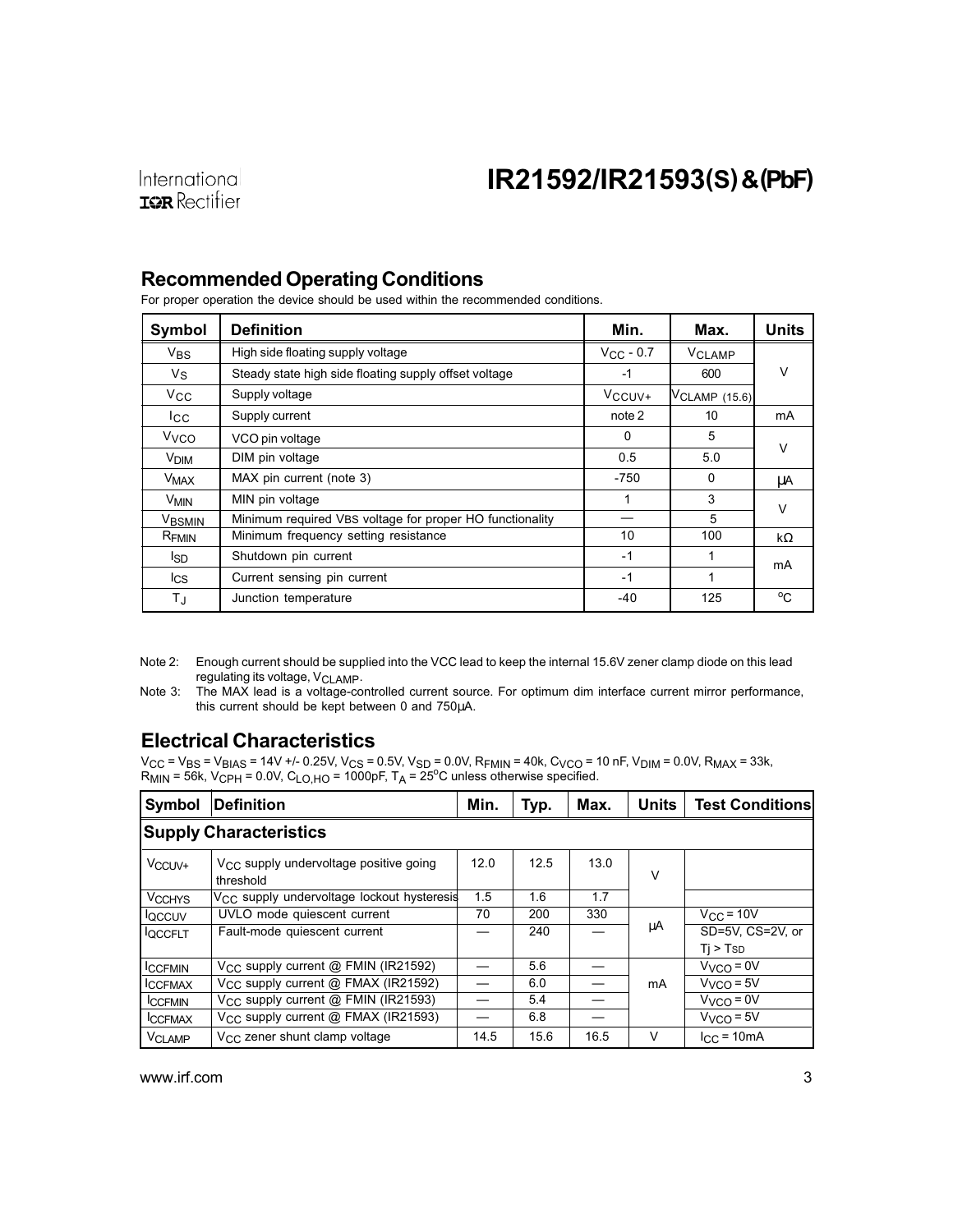### Electrical Characteristics (cont.)

V<sub>CC</sub> = V<sub>BS</sub> = V<sub>BIAS</sub> = 14V +/- 0.25V, V<sub>CS</sub> = 0.5V, V<sub>SD</sub> = 0.0V, R<sub>FMIN</sub> = 40k, C<sub>VCO</sub> = 10 nF, V<sub>DIM</sub> = 0.0V, R<sub>MAX</sub> = 33k,<br>R<sub>MIN</sub> = 56k, V<sub>TPH</sub> = 0.0V, C<sub>LO,HO</sub> = 1000pF, T<sub>A</sub> = 25<sup>o</sup>C unless otherwise specified.

|                   | <b>Symbol Definition</b>                    | Min.                     | Typ.     | Max.                             | <b>Units</b> | <b>Test Conditions</b>                         |
|-------------------|---------------------------------------------|--------------------------|----------|----------------------------------|--------------|------------------------------------------------|
|                   | <b>Floating Supply Characteristics</b>      |                          |          |                                  |              |                                                |
| <b>IBSFMIN</b>    | V <sub>BS</sub> supply current (low freq.)  | $\overline{\phantom{0}}$ | $\Omega$ | $\overbrace{\phantom{12322111}}$ |              | $V_{VCO} = 0V$                                 |
| <b>BSFMAX</b>     | V <sub>BS</sub> supply current (high freq.) |                          | 30       |                                  | μA           | $VVCO = 5V$                                    |
| <b>ILK</b>        | Offset supply leakage current               |                          | —        | 50                               |              | $V_B = V_S = 600V$                             |
|                   | <b>Oscillator I/O Characteristics</b>       |                          |          |                                  |              |                                                |
| fvco              | VCO frequency range (IR21592)               | 16.5                     | 18       | 26                               |              | VCO=0V, RFMIN=40ΚΩ                             |
|                   | (See graph 11)                              | 73                       | 95       | 108                              | kHz          | V <sub>VCO</sub> =5V, RFMIN=40KΩ               |
| fyco              | VCO frequency range (IR21593)               |                          | 30       |                                  |              | V <sub>VCO</sub> =0V, RFMIN=40ΚΩ               |
|                   | (See graph 12)                              |                          | 230      |                                  |              | V <sub>VCO</sub> =5V, RFMIN=40K $\Omega$       |
| d                 | Gate drive outputs duty cycle               |                          | 50       |                                  | $\%$         | $VVCO = 2.5V$                                  |
| <b>VVCOFLT</b>    | Fault-mode VCO pin voltage (UVLO,           |                          | 5        |                                  | $\vee$       |                                                |
|                   | shutdown, over-current/temp.)               |                          |          |                                  |              |                                                |
| <b>IVCOPH</b>     | Preheat mode VCO pin discharge current      |                          | 1.0      | $\overline{\phantom{0}}$         |              | VCPH=2.5V, VIPH=0.5V                           |
| <b>IVCODIM</b>    | Dim mode VCO pin discharge current          |                          | 16.0     |                                  |              | Vvco=2.5V, VCPH=5.5V,                          |
|                   |                                             |                          |          |                                  | μA           | VIPH=0.5V, 1V Pulse at                         |
|                   |                                             |                          |          |                                  |              | <b>CS</b>                                      |
| <b>IVCOPK</b>     | Amplitude control VCO pin charging current  |                          | 60       |                                  | μA           | $V_{\text{CPH}} = 0V$ , $V_{\text{CS}} = 1V$ , |
|                   |                                             |                          |          |                                  |              | V <sub>IPH</sub> =0.5V, V <sub>VCO</sub> =2.5V |
| t <sub>DTLO</sub> | LO output deadtime (IR21592)                |                          | 1.8      |                                  |              |                                                |
| t <sub>DTHO</sub> | HO output deadtime (IR21592)                |                          | 1.8      |                                  | μs           | V <sub>VCO</sub> =0V, V <sub>MIN</sub> =1.5V,  |
| t <sub>DTLO</sub> | LO output deadtime (IR21593)                |                          | 1.0      |                                  |              | $VIPH=0.5V$                                    |
| <b>t</b> DTHO     | HO output deadtime (IR21593)                |                          | 1.0      |                                  |              |                                                |
|                   | <b>Gate Driver Output Characteristics</b>   |                          |          |                                  |              |                                                |
| tr                | Turn-on rise time                           | 48.5                     | 120      | 180                              | ns           |                                                |
| tf                | Turn-off fall time                          | 24.25                    | 65       | 145                              |              |                                                |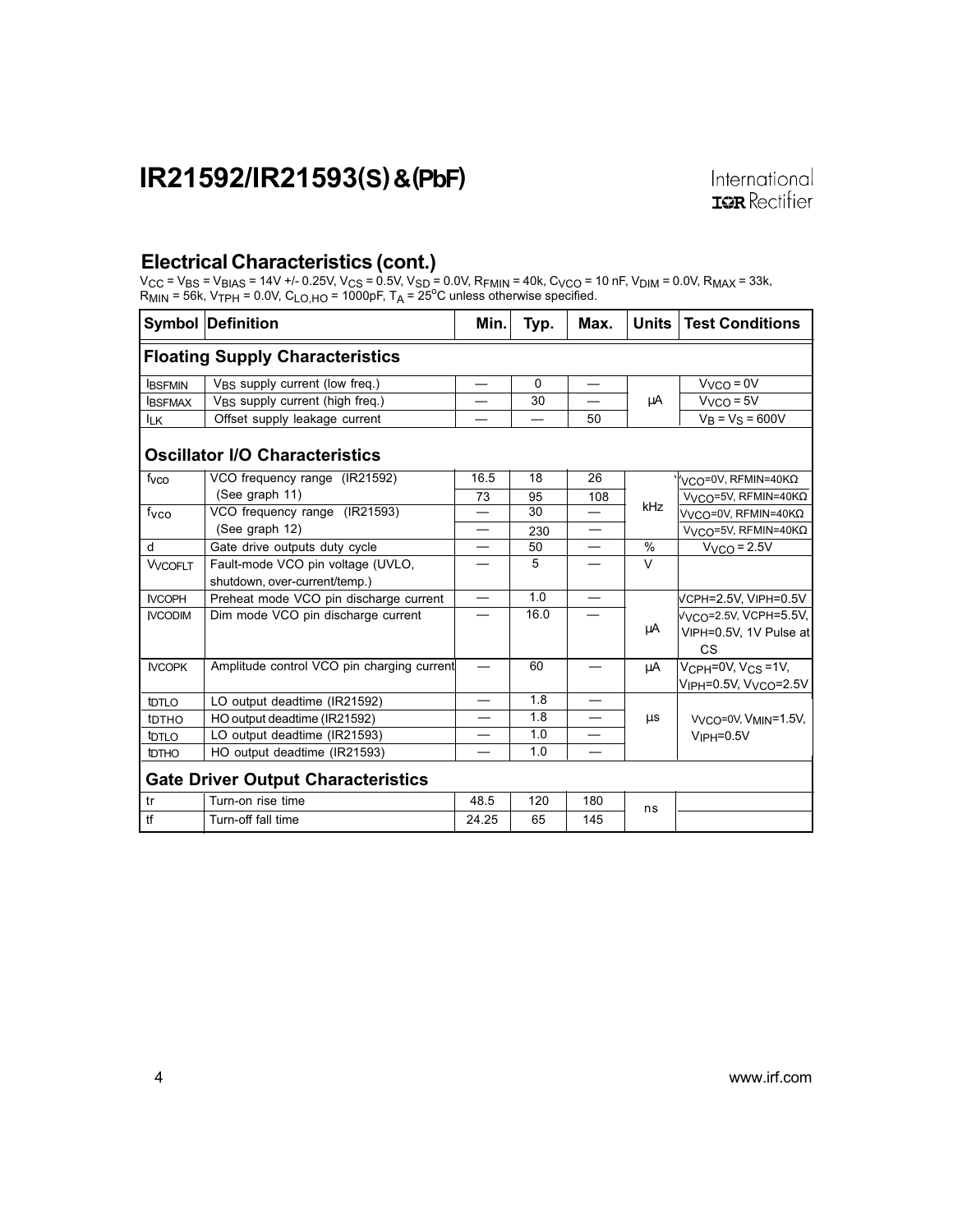## Electrical Characteristics (cont.)

V<sub>CC</sub> = V<sub>BS</sub> = V<sub>BIAS</sub> = 14V +/- 0.25V, V<sub>CS</sub> = 0.5V, V<sub>SD</sub> = 0.0V, R<sub>FMIN</sub> = 40k, C<sub>VCO</sub> = 10 nF, V<sub>DIM</sub> = 0.0V, R<sub>MAX</sub> = 33k,<br>R<sub>MIN</sub> = 56k, V<sub>TPH</sub> = 0.0V, C<sub>LO,HO</sub> = 1000pF, T<sub>A</sub> = 25<sup>o</sup>C unless otherwise specified.

| <b>Symbol</b>                  | <b>Definition</b>                         | Min.                     | Typ. | Max.                     | <b>Units</b> | <b>Test Conditions</b>                                       |
|--------------------------------|-------------------------------------------|--------------------------|------|--------------------------|--------------|--------------------------------------------------------------|
|                                | <b>Preheat Characteristics</b>            |                          |      |                          |              |                                                              |
| <b>ICPH</b>                    | CPH pin charging current                  | 0.8                      | 1.3  | 2.1                      | μA           | VCPH=VDIM=4.7V,                                              |
|                                |                                           |                          |      |                          |              | $VCS=1.0V$                                                   |
| <b>VCPHIGN</b>                 | CPH pin ignition mode threshold voltage   | 4.3                      | 5.0  | 5.7                      | V            | $VCS = 2.0V$                                                 |
| <b>VCPHCLMP</b>                | CPH pin clamp voltage                     |                          | 10   |                          |              | VCS=VDIM=VIPH=0V                                             |
| <b>IIPH</b>                    | IPH pin DC source current                 |                          | 25   |                          | μA           | VCPH=VDIM=4.7V,                                              |
|                                |                                           |                          |      |                          |              | IIPH=1/RFMIN                                                 |
| <b>VCSTHPH</b>                 | Peak preheat current regulation threshold |                          | 0.7  |                          | $\vee$       | RIPH=27K, VMIN=0V,<br>VCPH=0V, VCSTH=<br>$(IIPH)$ x $(RIPH)$ |
| <b>VCPHFLT</b>                 | CPH pin voltage during UVLO or fault      |                          | 0.0  | $\overline{\phantom{0}}$ | $\vee$       | $SD = 5V$ , or $CS = 2V$ ,<br>or $Ti > TSD$                  |
|                                | <b>Ignition Detection</b>                 |                          |      |                          |              |                                                              |
| l <sub>IPHIGN+</sub>           | IPH source current (Vcs rising)           |                          | 30   |                          | μA           | VCS=0V, RIPH=18K,<br>VCPH>5.1V                               |
| <b>IPHIGN-</b>                 | IPH source current (Vcs falling)          |                          | 27.5 |                          |              | $VCS = 1.0V$ .<br>VCPH>5.1V                                  |
|                                | <b>Protection Characteristics</b>         |                          |      |                          |              |                                                              |
| V <sub>SDTH+</sub>             | Rising shutdown pin threshold voltage     | 1.6                      | 2.0  | 2.6                      |              | VCPH = VIPH=0V                                               |
| Vcsтн                          | Peak over current threshold               | 1.2                      | 1.6  | 1.9                      | $\vee$       | VCPH < 5V                                                    |
| $\overline{V}_{V\text{DCTH+}}$ | Rising VDC pin threshold voltage          |                          | 5.1  | $\overline{\phantom{0}}$ |              | VCPH=VCS=VSD=0V                                              |
| V <sub>SDHYS</sub>             | SD threshold hysteresis                   |                          | 150  |                          | mV           | VCPH=VIPH=0V                                                 |
| V <sub>VDCHYS</sub>            | VDC threshold hysteresis                  |                          | 2.1  |                          | V            | VCPH=VCS=VSD=0V                                              |
| VSDCLMP                        | SD pin clamp voltage                      |                          | 7.6  |                          |              | $ISD = 100mA$                                                |
| Tsp                            | Thermal shutdown junction temperature     |                          | 165  |                          | °C           |                                                              |
| <b>Phase Control</b>           |                                           |                          |      |                          |              |                                                              |
| <b>VCSTHZX</b>                 | Zero-crossing threshold voltage           |                          | 0.0  |                          | $\vee$       | VCPH =5.5V,VIPH=0.5V                                         |
| <sup>t</sup> Blank             | Zero-crossing internal blank time         | 291                      | 400  | 1030                     | ns           | VcPн =5.5V,VIPH=0.5V                                         |
|                                | Dimming Interface                         |                          |      |                          |              |                                                              |
| <b>VDIMOFF</b>                 | DIM pin offset voltage                    |                          | 0.5  |                          |              |                                                              |
| <b>VMINMIN</b>                 | DIM minimum reference voltage (MIN pin)   | $\overline{\phantom{0}}$ | 1.0  |                          | V            | VCPH=5.5V,VIPH=0.5V                                          |
| VMINMAX                        | DIM maximum reference voltage (MIN pin)   | $\overline{\phantom{0}}$ | 3.0  |                          |              | VcPн =0.5V,VIPH=0.5V                                         |
|                                | <b>Minimum Frequency Setting</b>          |                          |      |                          |              |                                                              |
| V <sub>FMIN</sub>              | FMIN pin voltage during normal operation  | 4.6                      | 5.1  | 6.25                     | V            | VMIN=1.5V,VIPH=0.5V                                          |
| <b>VFMINFLT</b>                | FMIN pin voltage during fault mode        |                          | 0.0  |                          | $\vee$       | $SD = 5V$ , or $CS = 2V$ ,<br>or $Ti$ > TSD                  |
|                                |                                           |                          |      |                          |              |                                                              |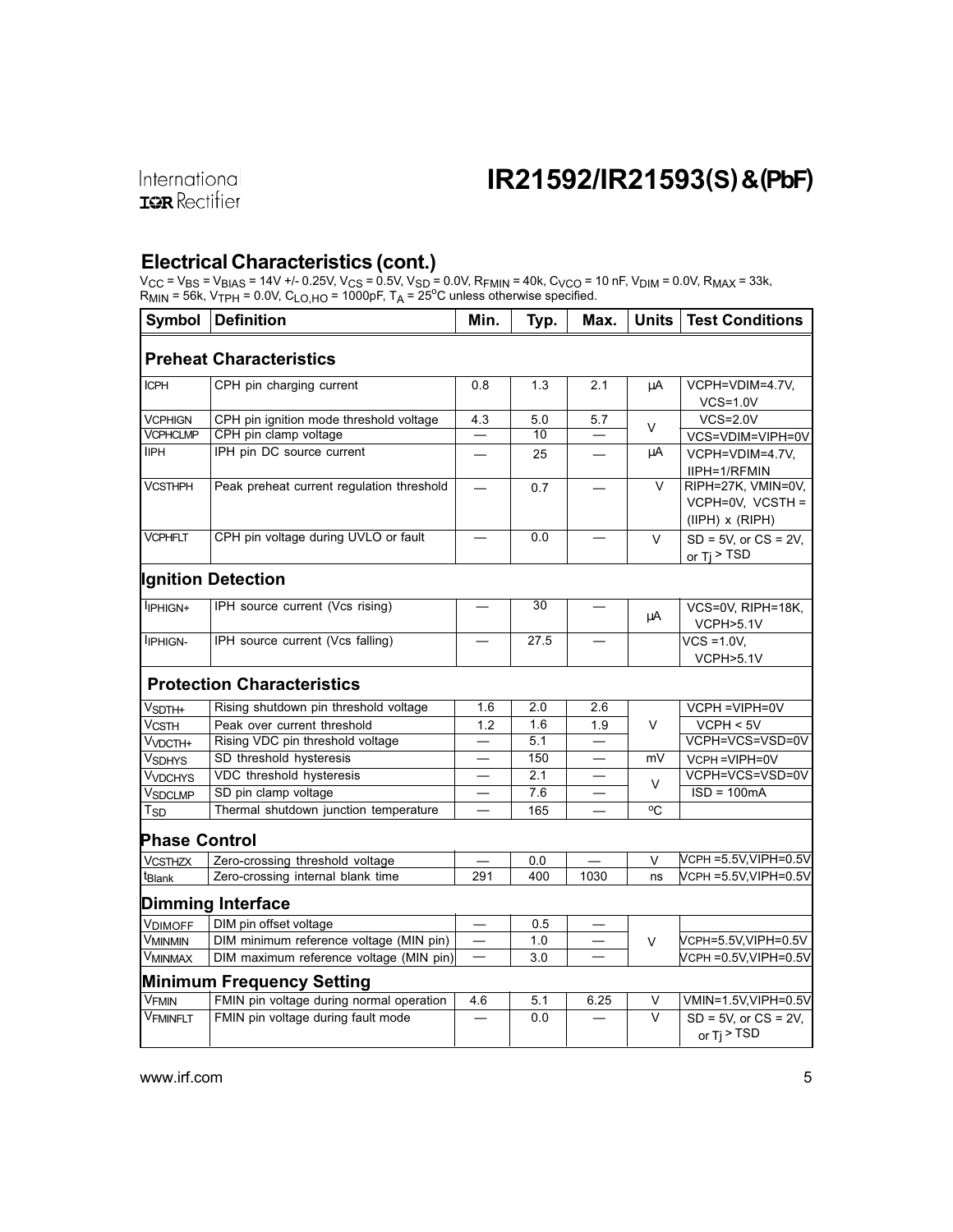International **IOR** Rectifier

## Block Diagram



## Lead Assignments & Definitions

|             | Pin Assignments  |    |            | Pin#           | Symbol      | Description                           |
|-------------|------------------|----|------------|----------------|-------------|---------------------------------------|
|             |                  |    |            |                | <b>VDC</b>  | Line input voltage detection          |
|             |                  |    |            | 2              | VCO         | Voltage controlled oscillator Input   |
| <b>VDC</b>  |                  | 16 | HO         | 3              | <b>CPH</b>  | Preheat timing input                  |
| <b>VCO</b>  | $\overline{2}$   | 15 | <b>VS</b>  | 4              | <b>DIM</b>  | 0.5 to 5VDC dimming control input     |
|             |                  |    |            | 5              | <b>MAX</b>  | Maximum lamp power setting            |
| <b>CPH</b>  | $\overline{3}$   | 14 | <b>VB</b>  | 6              | <b>MIN</b>  | Minimum lamp power setting            |
| <b>DIM</b>  | $\overline{4}$   | 13 | <b>VCC</b> | $\overline{7}$ | <b>FMIN</b> | Minimum frequency setting             |
|             |                  |    |            | 8              | <b>IPH</b>  | Peak preheat current reference        |
| <b>MAX</b>  | $\overline{5}$   | 12 | COM        | 9              | SD          | Shutdown input                        |
|             |                  |    |            | 10             | CS.         | Current sensing input                 |
| <b>MIN</b>  | $\overline{6}$   | 11 | LO         | 11             | LO          | Low-side gate driver output           |
| <b>FMIN</b> | $\overline{7}$   | 10 | CS         | 12             | <b>COM</b>  | IC power & signal ground              |
|             |                  |    |            | 13             | <b>VCC</b>  | Logic & low-side gate driver supply   |
| <b>IPH</b>  | $\boldsymbol{8}$ | 9  | <b>SD</b>  | 14             | VB          | High-side gate driver floating supply |
|             |                  |    |            | 15             | VS.         | High voltage floating return          |
|             |                  |    |            | 16             | HO          | High-side gate driver output          |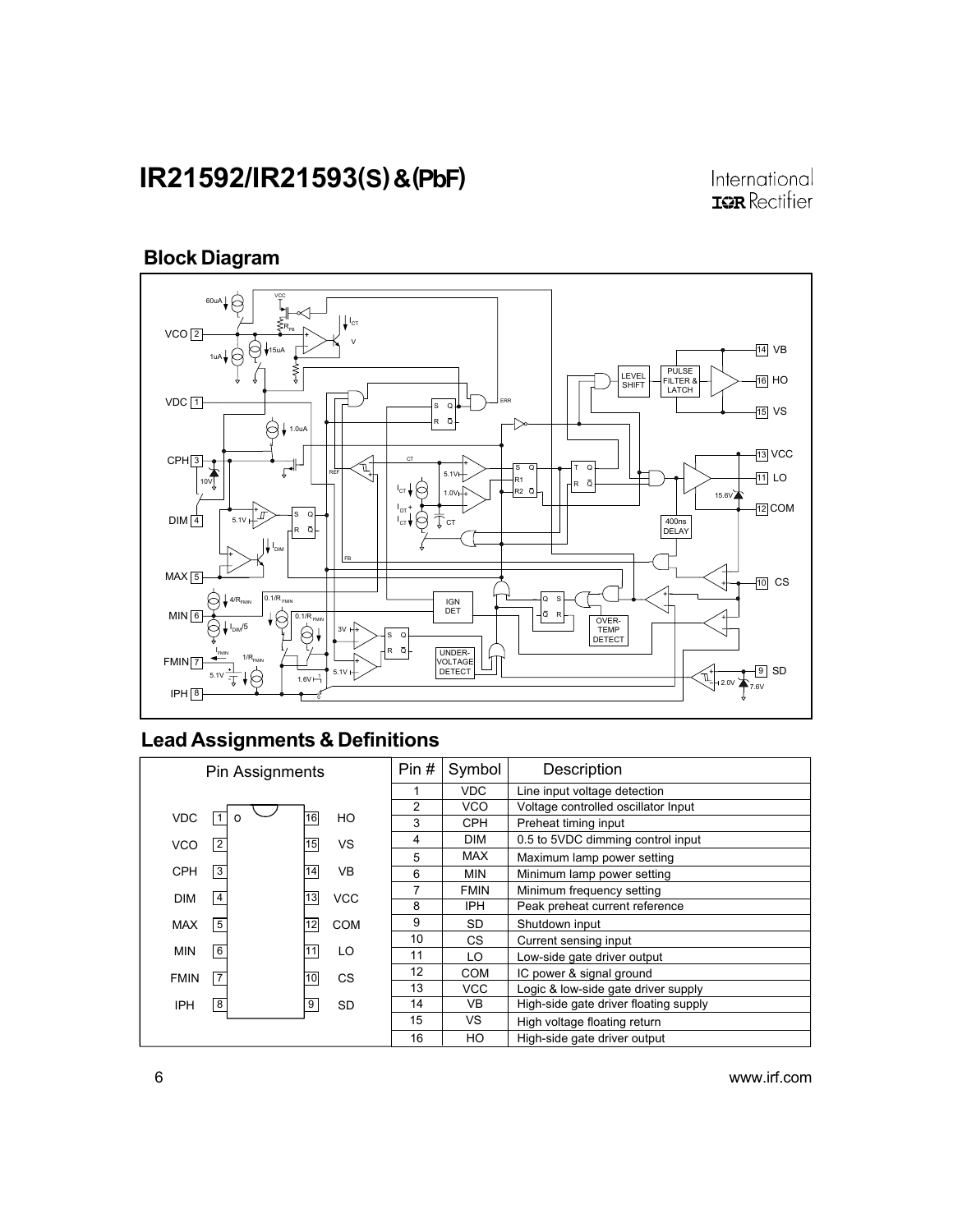International **ISR** Rectifier

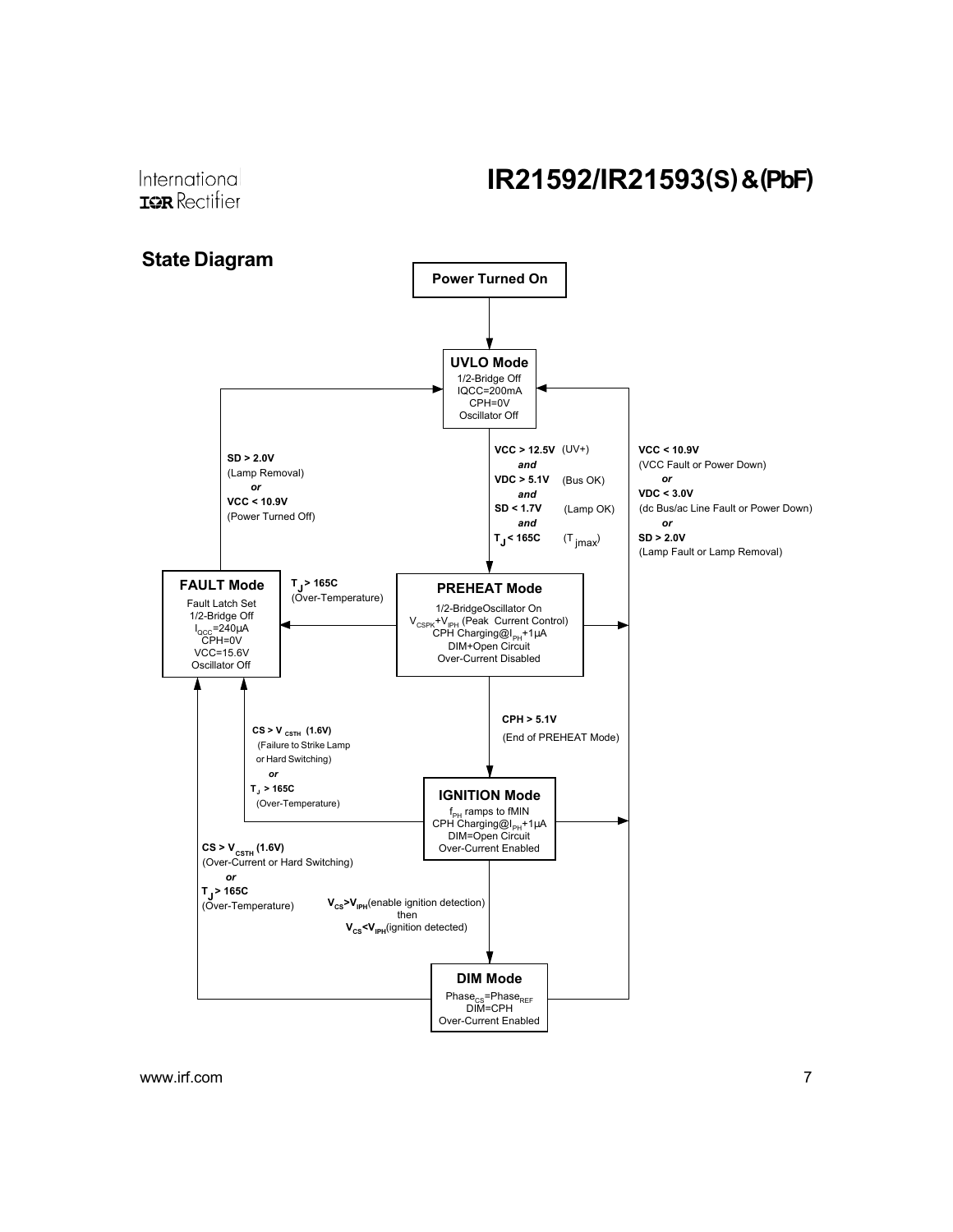International **IOR** Rectifier

## Timing Diagram

Non-strike fault condition with lamp exchange

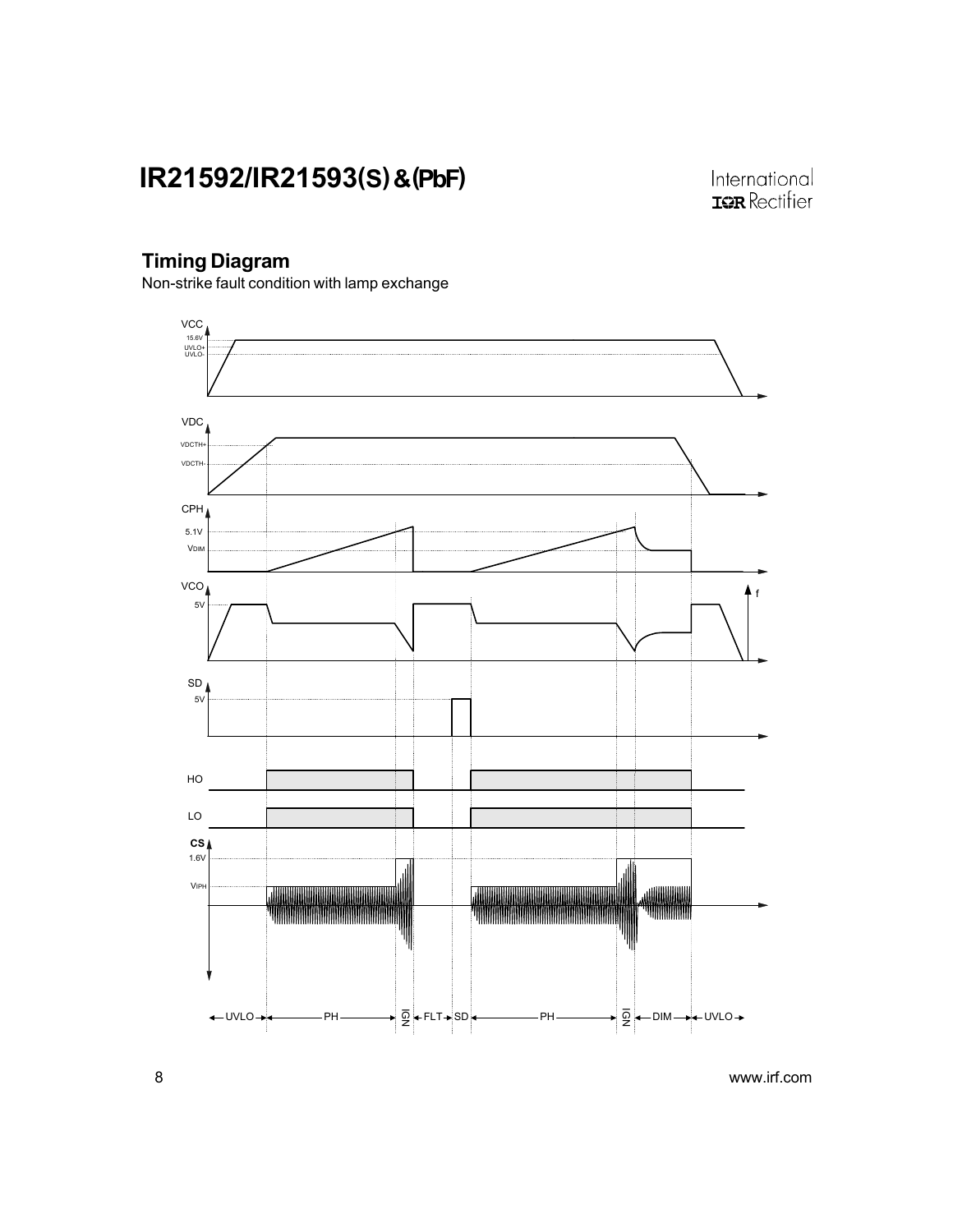### International **IOR** Rectifier

## IR21592/IR21593(S) & (PbF)

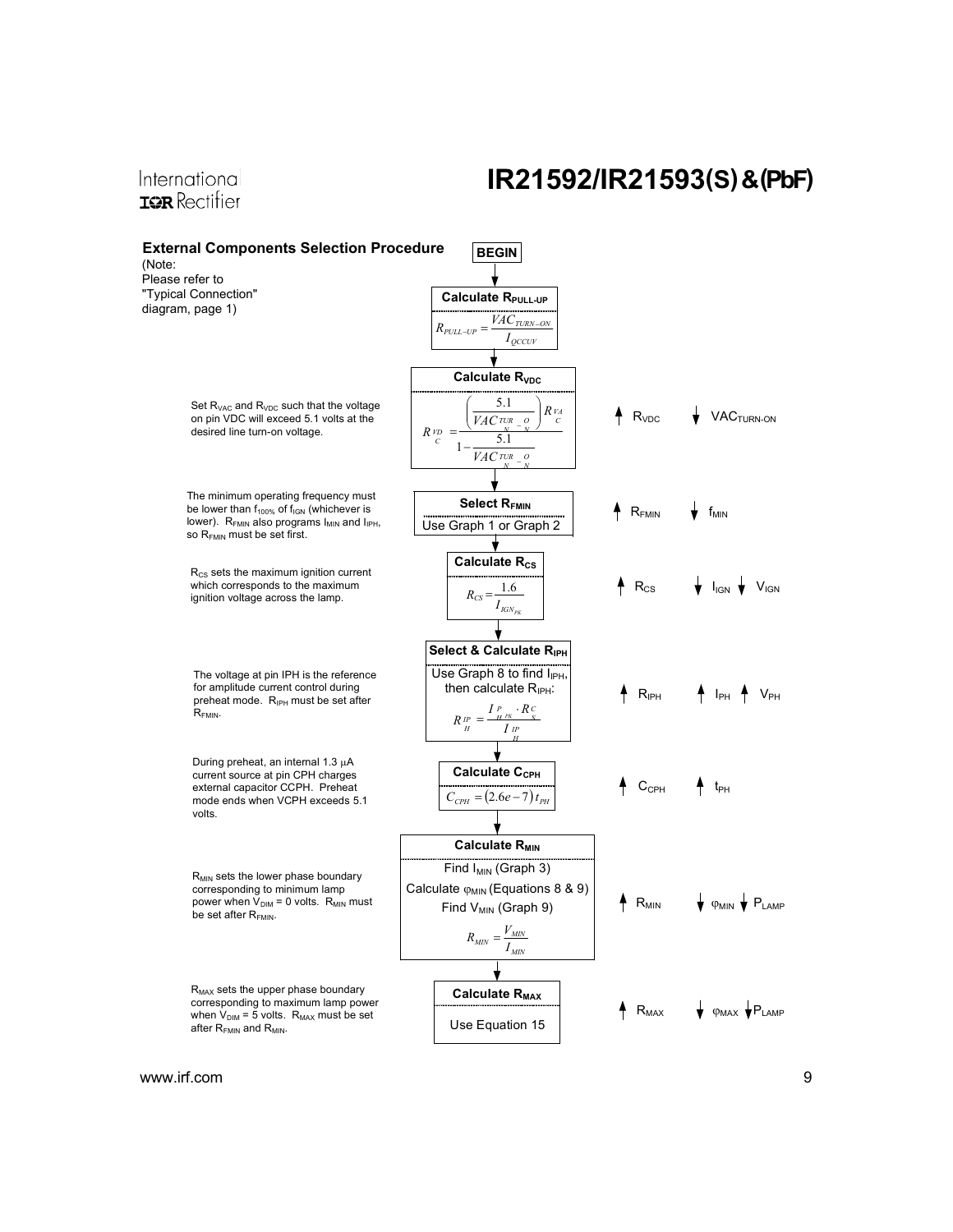Characteristic Curves

## International **IOR** Rectifier





Graph 1. Frequency vs  $R_{FMIN}$  (IR21592) Graph 2. Frequency vs  $R_{FMIN}$  (IR21593)





Graph 3.  $I_{MIN}$  vs R<sub>FMIN</sub> (IR21592/IR21593) Graph 4.  $I_{IPH}$  vs R<sub>FMIN</sub> (IR21592/IR21593)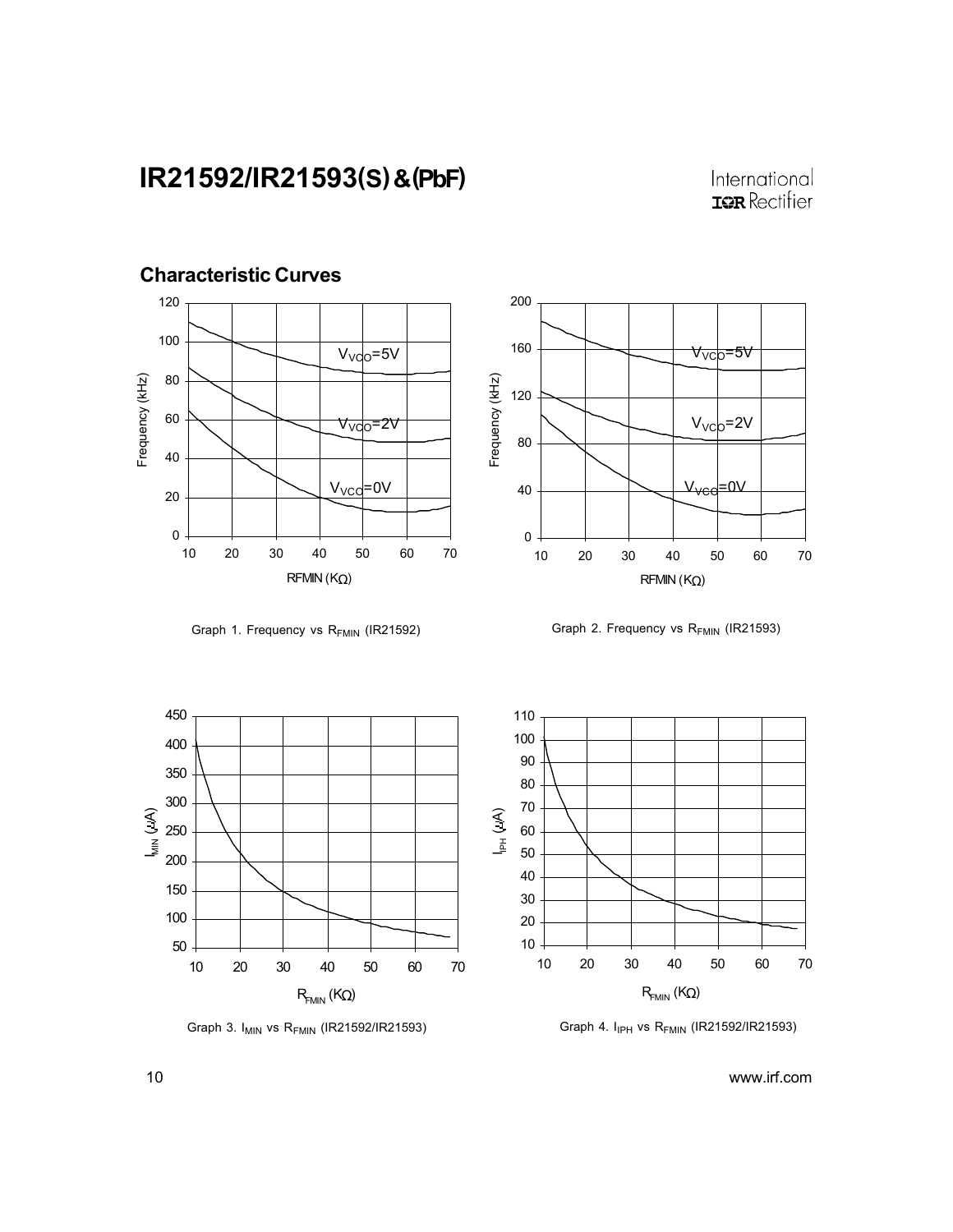International **IQR** Rectifier



Graph 5. φ II<sub>VS</sub>/V<sub>VS</sub>I vs V<sub>MIN</sub> (IR21592/IR21593)









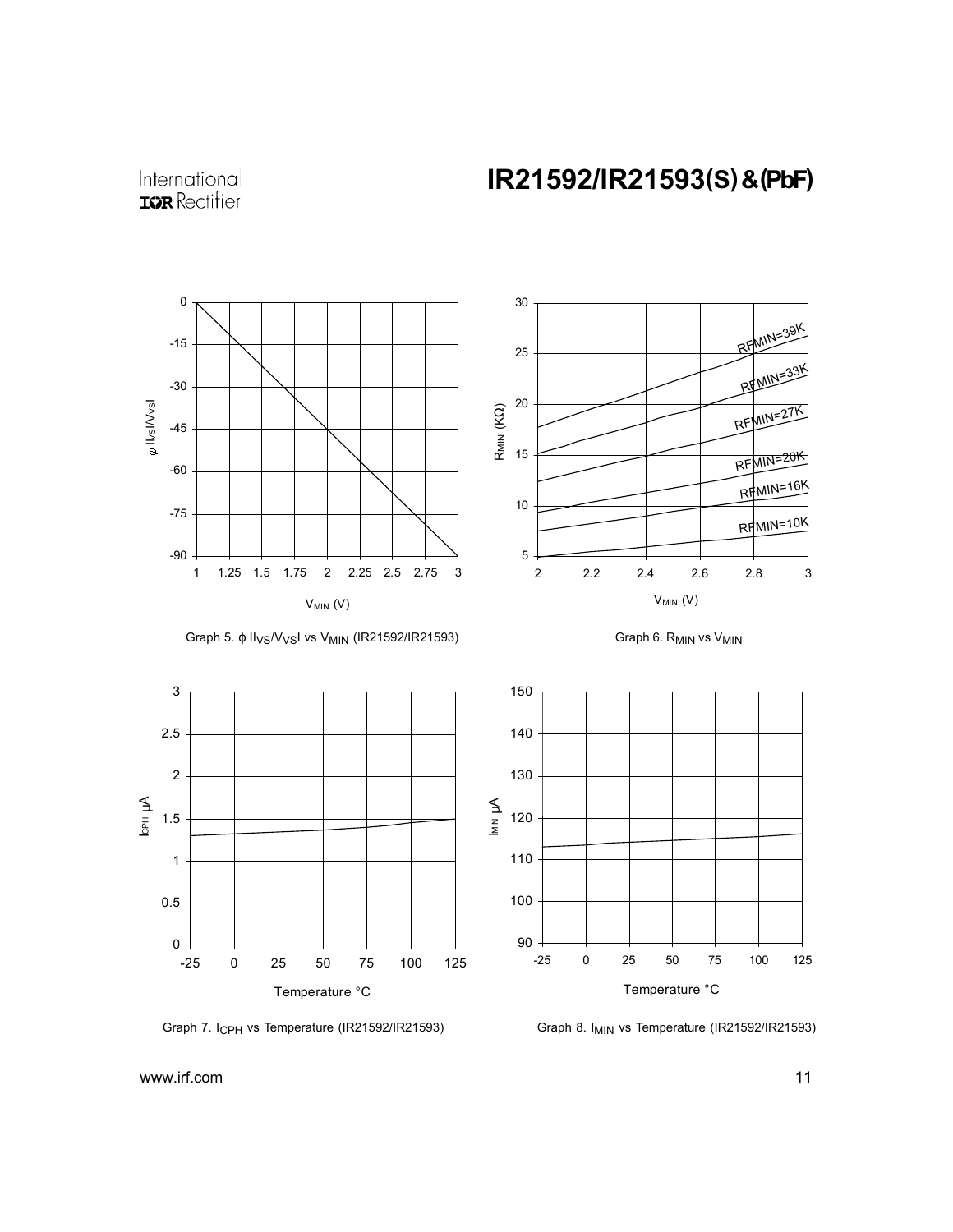







Graph 11. Frequency vs Temperature (IR21592) RFMIN=39K

Graph 10. V<sub>FMIN</sub> vs Temperature (IR21592/IR21593)



Graph 12. Frequency vs Temperature (IR21593) RFMIN=39K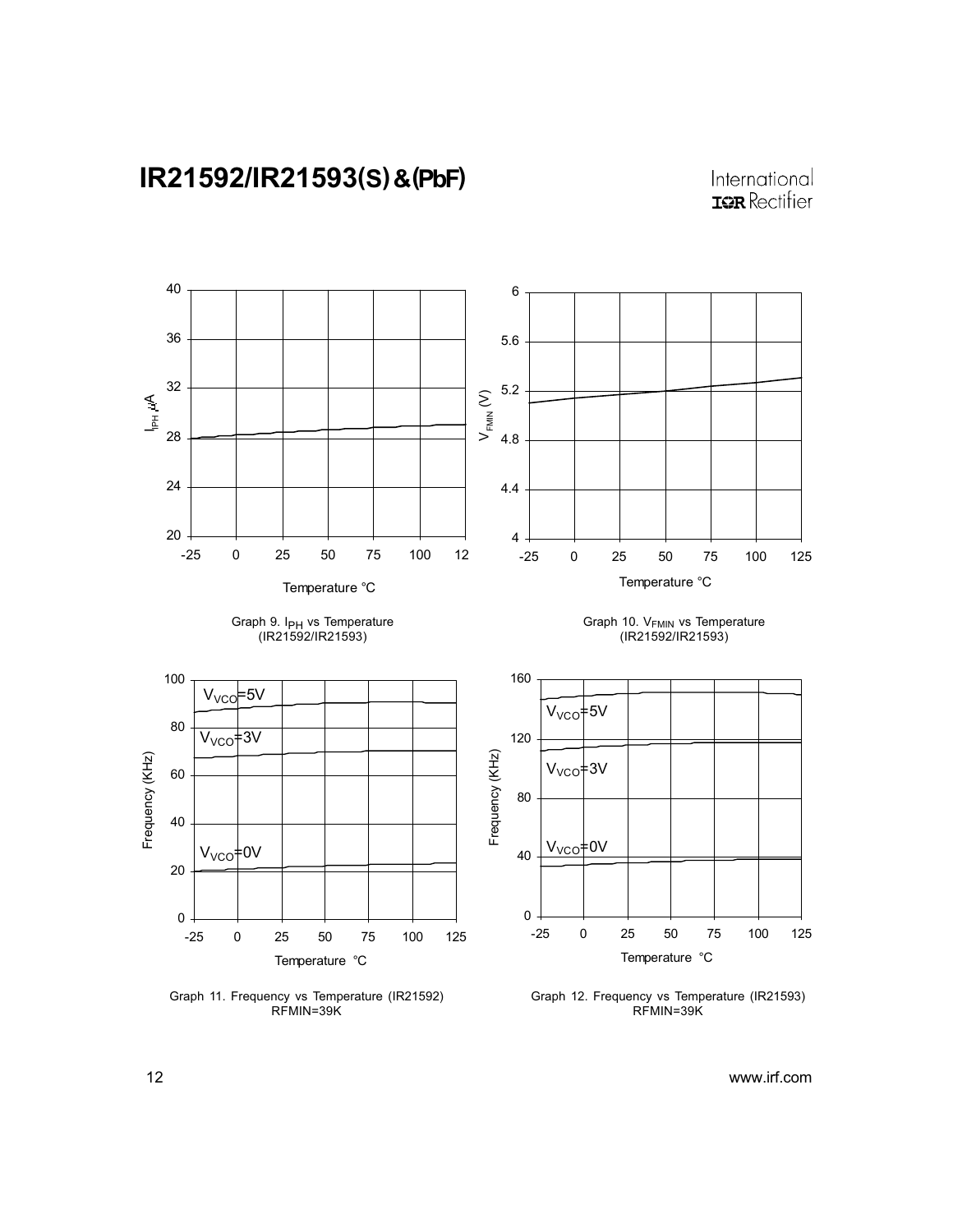International **IQR** Rectifier









Graph 14. V<sub>FMIN</sub> vs Temperature (IR21592/ IR21593)



Graph 15. TDEAD vs Temperature (IR21592) Graph 16. TDEAD vs Temperature (IR21593)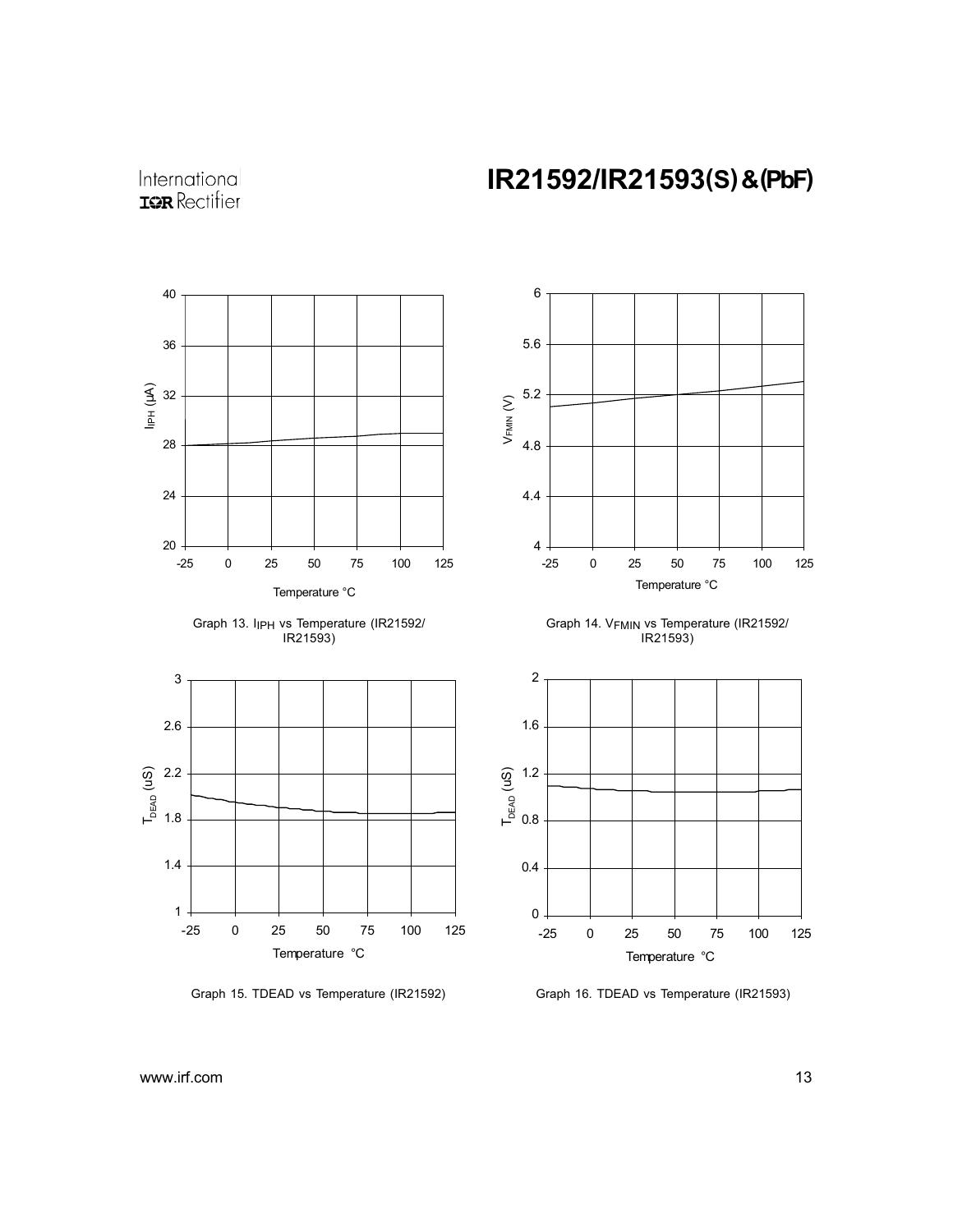### International **TOR** Rectifier

#### Functional Description

#### Phase Control

To understand phase control, a simplified model for the ballast output stage is used (Figure 1). The lamp and filaments are replaced with resistors, with the lamp inserted between the filament resistors (R1, R2, R3 and R4).



Figure 1, Dimming ballast output stage.

During preheat and ignition (Figure 2), the circuit is a high-Q series LC with a strong input current to input voltage phase inversion from +90 to -90 degrees at the resonance frequency. For operating frequencies slightly above resonance and higher, the phase is fixed at -90 degrees for the duration of preheat and ignition. During dimming, the circuit is an L in series with a parallel R and C, with a weak phase inversion at high lamp power and a strong phase inversion at low lamp power.



Figure 2, Typical output stage transfer function for different lamp power levels.

In the time domain (Figure 3), the input current is shifted -90 degrees from the input half-bridge voltage during preheat and ignition, and somewhere between 0 and -90 degrees after ignition during running. Zero phase-shift corresponds to maximum power.



Figure 3, Typical ballast output stage waveforms.

When the phase is calculated and plotted versus lamp power (Figure 4), the result is a linear dimming curve, even down to ultra-low light levels where the resistance of the lamp can change by orders of magnitude.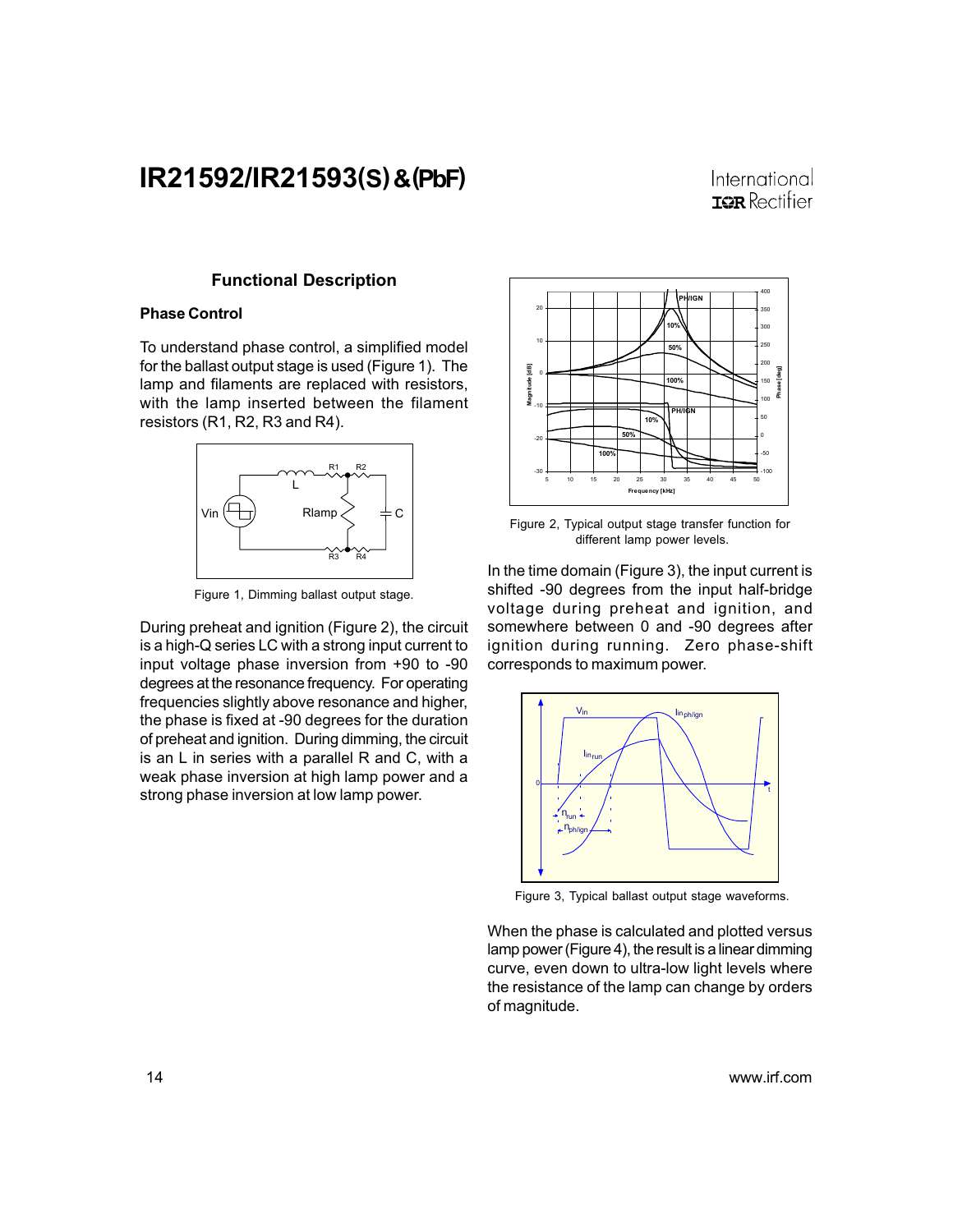

Figure 4, Lamp power vs. phase of output stage.

#### Under-voltage Lock-Out (UVLO)

The IR21592/IR21593 undervoltage lock-out is designed to maintain an ultra low quiescent current of less than 200uA, while guaranteeing the IC is fully functional before the high and low side output drivers are activated. Figure 5 shows an efficient supply voltage using the start-up current of the IR21592/IR21593 together with a charge pump from the ballast output stage (R1, C1, C2, D1 and D2).



Figure 5, Typical application of start-up circuitry. preheat time.

## IR21592/IR21593(S) & (PbF)

The start-up capacitor (C1) is charged by current through resistor (R1) minus the start-up current drawn by the IC. This resistor is typically chosen to provide 2X the maximum start-up current at low line to guarantee start-up under the worst case condition. Once the capacitor voltage reaches the start-up threshold, and, the voltage on pin VDC is above 5.1V (see Brown-out Protection), the IC turns on and HO and LO begin to oscillate. The capacitor begins to discharge due to the increase in IC operating current (Figure 6).



Figure 6, Start-up capacitor (C1) voltage.

During the discharge cycle, the rectified current from the charge pump charges the capacitor above the minimum operating voltage of the device and the charge pump and internal 15.6V zener clamp of the IC take over as the supply voltage. The start-up capacitor and snubber capacitor must be selected such that worst case IC conditions are satisfied. A bootstrap diode (D3) and supply capacitor (C3) comprise the supply voltage for the high side driver circuitry. To guarantee that the high-side supply is charged up before the first pulse on pin HO, the first pulse from the output drivers comes from the LO pin. During UVLO, the high and low side driver outputs are low, pin VCO is pulled-up internally to 5V resetting the starting frequency to the maximum, and pin CPH is short-circuited internally to COM resetting the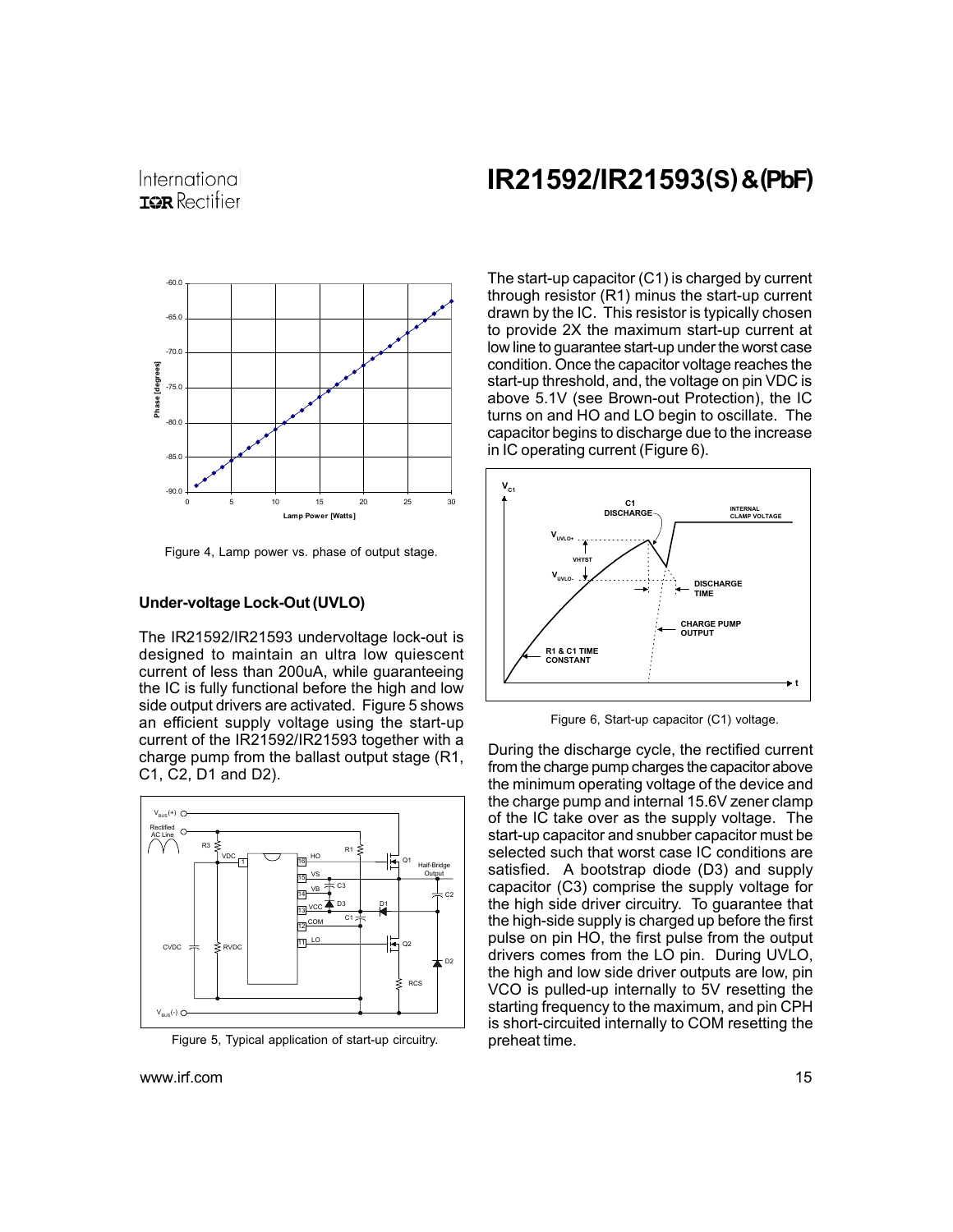### International **TOR** Rectifier

#### Brown-out Protection

In addition to the voltage on VCC being above the start-up threshold, pin VDC must also be above 5.1V for HO and LO to begin oscillating. A voltage divider (R3,RVDC) from the rectified AC line connected to pin VDC measures the rectified AC line input voltage to the ballast and programs the turn-on and turn-off line voltages. A filter capacitor (CVDC) is also connected to pin VDC that must be chosen such that the ripple is low enough and the lower turn-off threshold of 3V is not crossed during normal line conditions. This detection is necessary due to the possibility of the lamp extinguishing during low-line conditions before the IC is properly reset. Should a brownout occur, the DC bus can drop to a level below the minimum required for the tank circuit to maintain the necessary lamp voltage. This detection will insure a clean turn-off before the DC bus drops too low and properly resets the IC to the preheat mode when the line returns.

#### Preheat (PH)

The IR21592/IR21593 enters preheat mode when VCC exceeds the UVLO+ threshold and VDC exceeds 5.1V. HO and LO begin to oscillate at the maximum operating frequency with 50% duty cycle and at the internally set dead-time of 2us (IR21592) or 1µs (IR21593). Pin CPH is disconnected from COM and an internal 1uA current source (Figure 7) charges the external timing capacitor on CPH linearly.



Figure 7, IR21592/IR21593 preheat circuitry.

An internal 1uA current source slowly discharges the external capacitor on pin VCO and the voltage on pin VCO begins to decrease. This decreases the frequency, which, for operating frequencies above resonance, increases the load current. When the peak voltage measured on pin CS, produced by a portion of the load current flowing through an external sense resistor (RCS), exceeds the voltage level on pin IPH, a 60uA internal current source is connected to pin VCO and the capacitor charges (Figure 8). This forces the frequency to increase and the load current to decrease. When the voltage on pin CS decreases below the voltge on pin IPH, the 60uA current source is disconnected and the frequency decreases again.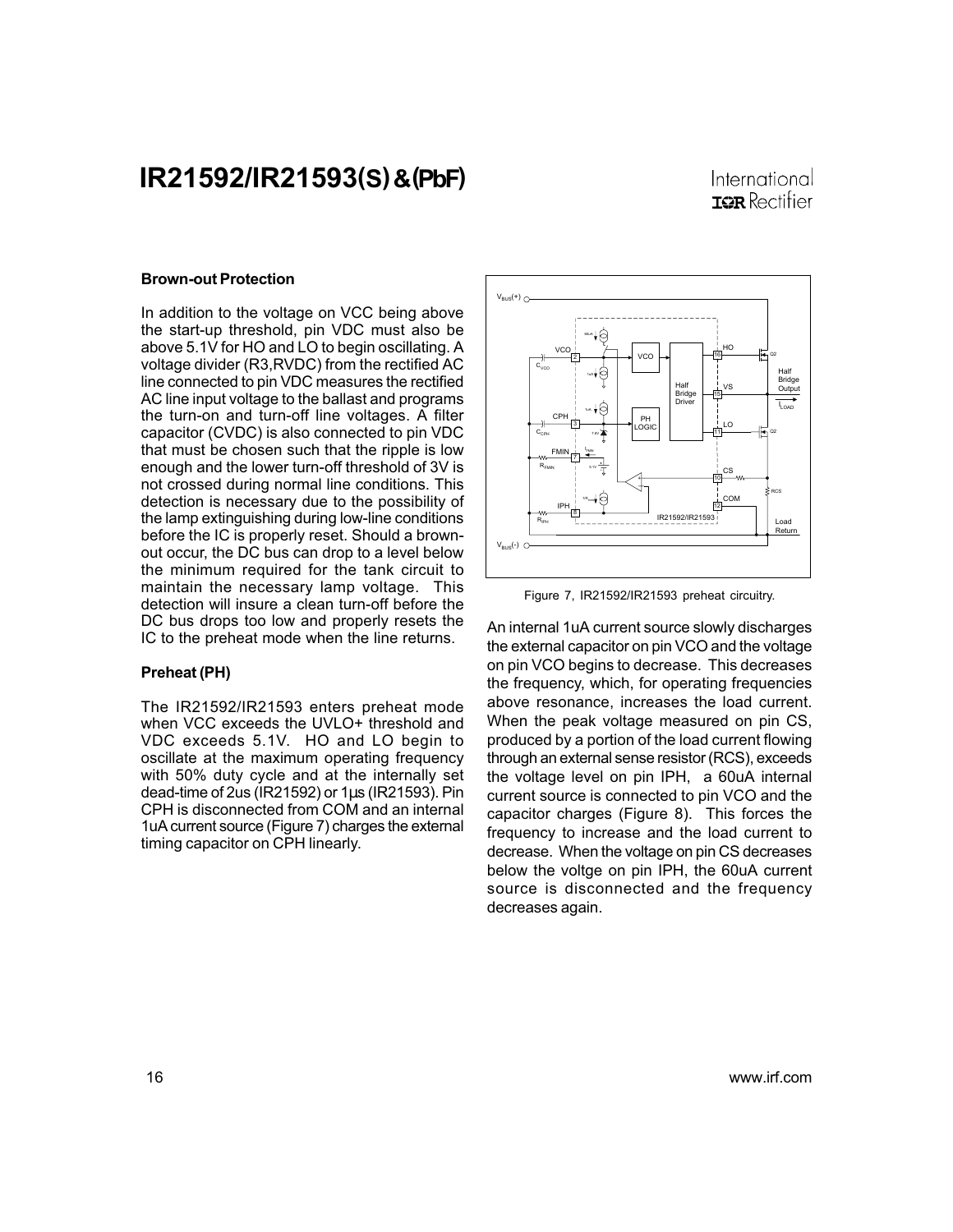International **TOR** Rectifier



Figure 8, Peak load current regulation timing diagram.

This feedback keeps the peak preheat current regulated to the user-programmable setting on pin IPH for the duration of the preheat time. An internal current source connected to an external resistor on pin IPH sets a voltage reference for the peak pre-heat current. The pre-heat time continues until the voltage on pin CPH exceeds 5V.

#### Ignition (IGN)

The IR21592/IR21593 enters ignition mode when the voltage on pin CPH exceeds 5V. The peak current regulation reference voltage is disconnected from the user-programmable setting on pin IPH and is connected to a higher internal threshold of 1.6V (Figure 9).



Figure 9, IR21592/IR21593 ignition circuitry.

The ignition ramp is then initiated as the capacitor on pin VCO discharges linearly through an internal 1uA current source. The frequency decreases linearly towards the resonance frequency of the high-Q ballast output stage, causing the lamp voltage and load current to increase (Figure 10). The frequency continues to decrease until the lamp ignites or the current limit of the IR21592/IR21593 is reached. If the current limit is reached, the IR21592/IR21593 enters FAULT mode. The 1.6V threshold together with the external current sensing resistor on pin CS determine the maximum allowable peak ignition current (and therefore peak ignition voltage) of the ballast output stage. The peak ignition current must not exceed the maximum allowable current ratings of the output stage MOSFETs or IGBTs, and, the resonant inductor must not saturate at any time.

To prevent a "flash" across the lamp during ignition at low dim settings, an ignition detection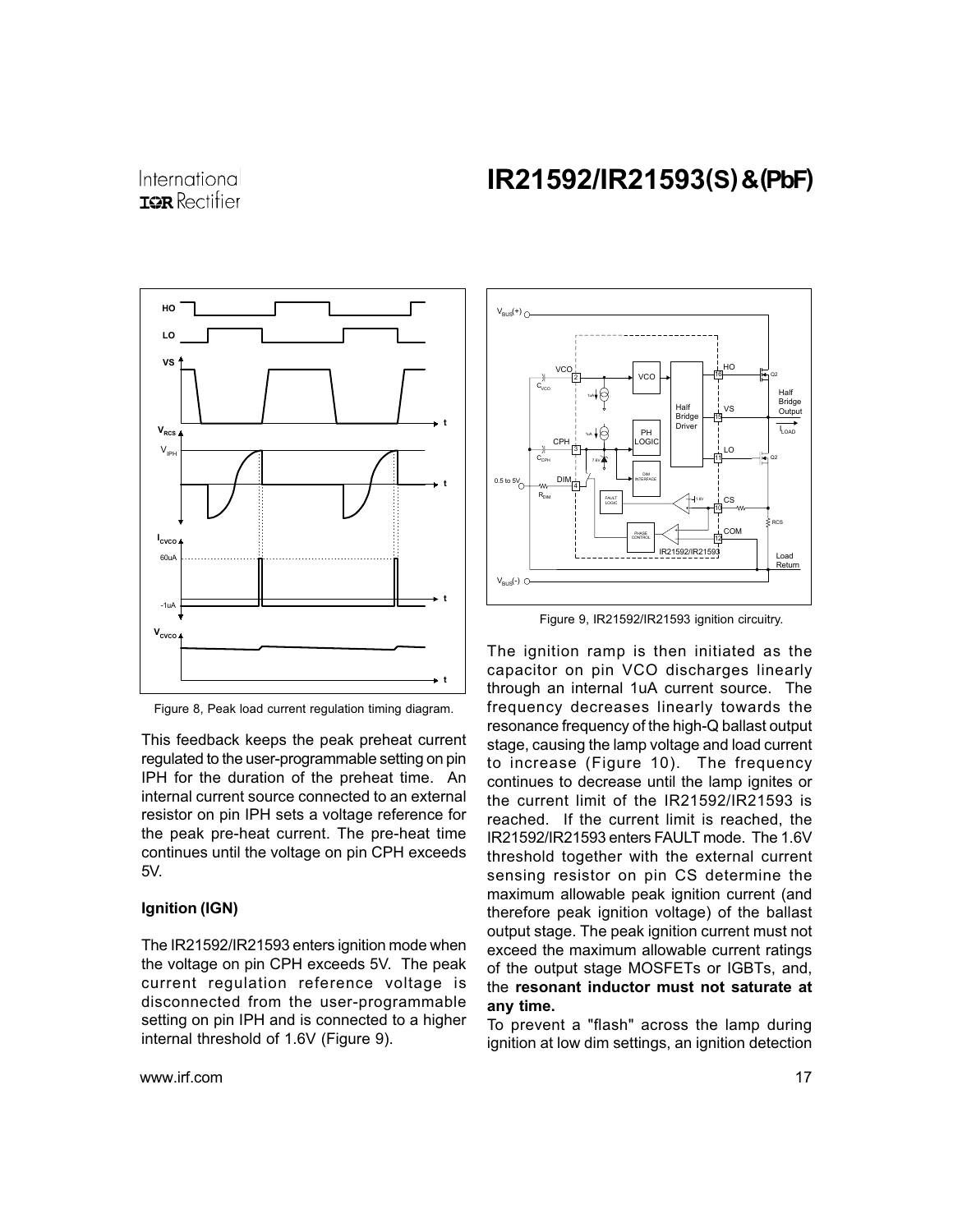### International **ISR** Rectifier

circuit measures the voltage at the CS pin and compares it against the voltage at the IPH pin. During the rising ignition ramp, the voltage at the IPH pin is increased to 20% above its value



Figure 10, IR21592/IR21593 ignition detection.

during preheat mode. When the voltage on the CS pin exceeds this voltage, the voltage on the IPH pin is decreased to VIPH Pre-Heat +10% and the ignition detection circuit is then active (See Figure 10). When the lamp ignites, the voltage on the CS pin will then fall below the voltage on the IPH pin and the IC enters DIM Mode and the phase control loop is closed. In order for the ignition detection circuit to function properly and for the IC to enter DIM mode, the voltage on the CS pin must first rise above VIPH Pre-Heat + 20% during the ignition ramp to activate the circuit, and then decrease below VIPH Pre-Heat +10% when the lamp ignites.

#### Ignition-to-Dim (IGN-to-DIM)

When the IR21592/IR21593 enters dim mode, the phase control loop is closed and the phase of the

load current is regulated against the user control input on pin DIM. To control the rate at which the dim setting changes from maximum brightness to the user setting (IGN-TO-DIM time, Figure 11),



Figure 11, IR21592/IR21593 ignition timing diagram.

pin DIM is connected internally to pin CPH when the IR21592/IR21593 enters DIM mode. The resistor on pin DIM (RDIM) discharges the capacitor on pin CPH down to the user dim setting. The resistor can be selected for a fast time constant to minimize the amount of flash visible over the lamp just after ignition, or, a long time constant such that the brightness ramps down smoothly to the user setting. Should the ignition-to-dim time be too fast, however, the loop can respond faster than the ionization constant of the lamp (milliseconds) causing the VCO to over-shoot. This can result in a frequency that is higher than the minimum brightness frequency and can extinguish the lamp. The capacitor on pin CPH serves multiple functions by setting the preheat time, the travel rate just after ignition (together with resistor RDIM), and, serving as a filter capacitor on pin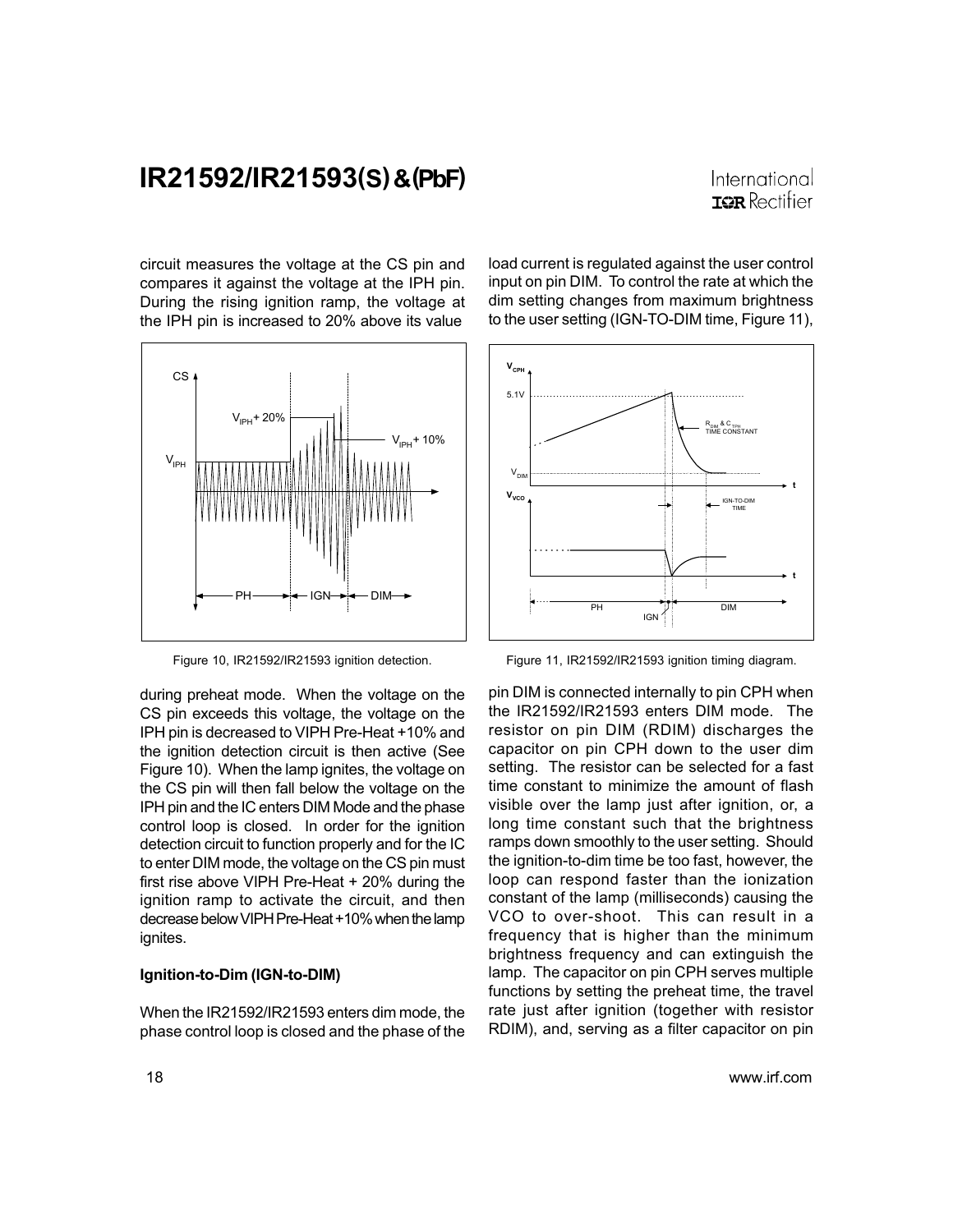International **IOR** Rectifier

DIM during dimming to increase high-frequency noise immunity and minimize component count.

### Dimming (DIM)

To regulate lamp power, the error between the reference phase and the phase of the output stage current forces the VCO to steer the frequency in the proper direction, as determined by the transfer function of the output stage, such that the error is forced to zero. An internal 15uA current source is connected to pin VCO during dimming mode (Figure 12) to discharge the VCO capacitor and decrease the frequency towards lock.



Figure 12, IR21592/IR21593 dimming circuitry.

Once lock is achieved, the phase detector (PDET) outputs short pulses to an open-drain PMOS that charges the VCO capacitor through an internal resistor (RFB) each time an error pulse occurs (Figure 13). This action "nudges" the integrator at the input of the VCO to keep the phase of the output stage current exactly locked in phase with the reference.



Figure 13, Phase control timing diagram.

The IR21592/IR21593 includes a dimming interface for analog lamp power control. The DIM pin input requires a voltage in the range of 0.5 to 5VDC, with 5V corresponding to minimum phase shift (maximum lamp power). The output of the dim interface is the voltage on pin MIN, which is compared with the internal timing capacitor (CT) voltage to produce a frequencyindependent digital reference phase (Figure 14).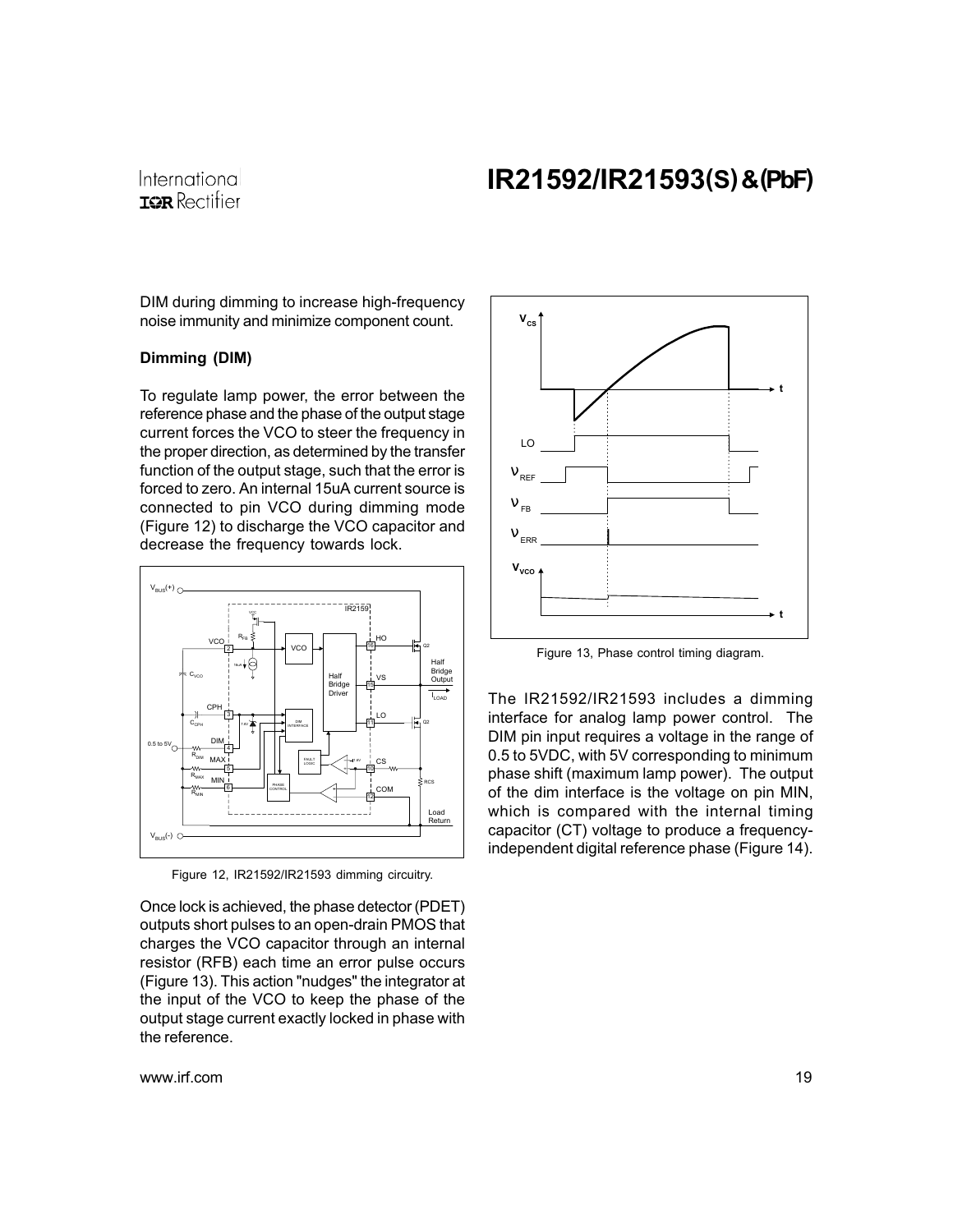### International **ISR** Rectifier



Figure 14, Dimming interface

The charging time of CT from 1V to 5.1V determines the on-time of output gate drivers HO and LO and corresponds to -180 degrees of possible phase shift in load current (minus deadtime). For the 0 to -90 degree dim range, the voltage on pin MIN is bounded between 1V and 3V using pins MIN and MAX. An external resistor on pin MAX programs the minimum phase shift reference (maximum lamp power) corresponding to 5V on pin DIM, and an external resistor on pin MIN sets the maximum phase shift (minimum lamp power) corresponding to 0.5V on pin DIM.

#### Current Sensing

During dimming, the current sensing circuitry (Figure 15) detects over-current which can occur during hard-switching (see Fault section), and zero-crossing to measure the phase of the total load current. To reject any switching noise which can occur at the turn-on of the low-side MOSFET or IGBT, a digital current sense blanking circuit blanks out the signal from the zero-crossing detection comparator for 400ns after LO goes 'high' (Figure 16).



Figure 15, Current sensing circuitry.

The internal blank time reduces the dimming range slightly (Figure 16) when operating at minimum phase shift (maximum lamp power). The external programming resistor on pin MAX must be selected such that the minimum phase shift is set a safe margin away from the blank time. A series resistor (R1) is required to limit the amount of current flowing out of pin CS when the voltage across RCS goes below -0.7V. A filter capacitor at pin CS may be required due to other possible asynchronous noise sources present in the ballast system.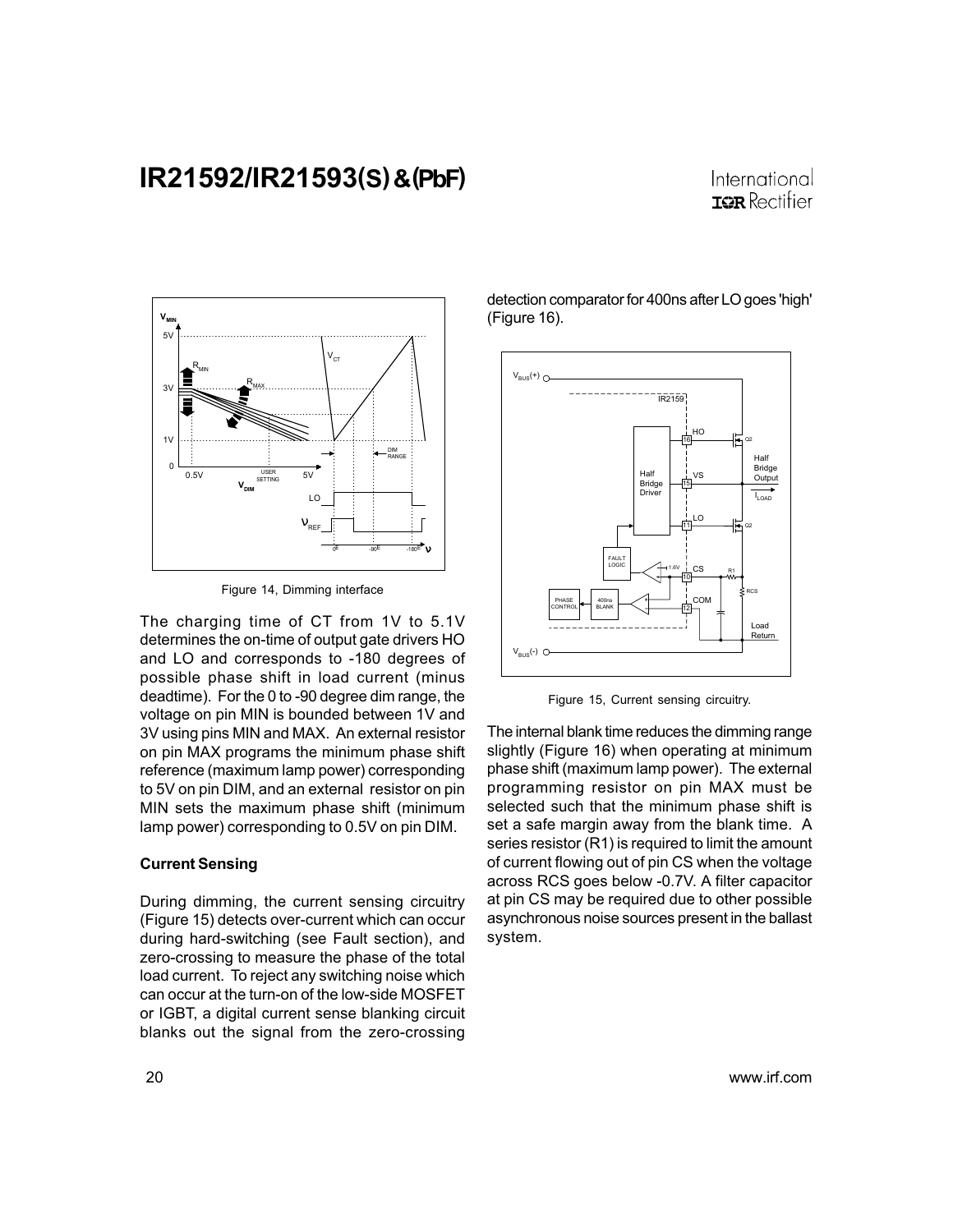### International **IOR** Rectifier

## IR21592/IR21593(S) & (PbF)



Figure 16, Current sense timing diagram.

### Fault Mode (FAULT)

During dimming, the peak current regulation circuit active during preheat and ignition is disabled. Should non-zero voltage switching at the output of the half-bridge occur (Figure 17), high current spikes will result. A lamp filament failure, lamp end-of-life, lamp removal, or a deadtime shorter than what is required for commutation, can all cause hard-switching.



Figure 17, hard-switching with latch off

Should the peak voltage on pin CS exceed 1.6V at any time during dimming, the IR21592/IR21593 enters FAULT mode and the high and low-side driver outputs, HO and LO, are both turned off. Cycling the supply voltage on VCC below UVLOor the voltage on pin SD above and below SD+ and SD- will reset the IR21592/IR21593 to preheat (PH) mode (see STATE DIAGRAM).

#### Ballast Design

#### Lamp Requirements

Before selecting component values for the ballast output stage and the programmable inputs of the IR21592/IR21593, the following lamp requirements must first be defined:

| Variable                         | Description                     | Units |
|----------------------------------|---------------------------------|-------|
| $\frac{1}{ph}$                   | Filament pre-heat current       | Arms  |
| $t_{ph}$                         | Filament pre-heat time          | S     |
| $ph_{\mbox{\footnotesize{max}}}$ | Maximum lamp pre-heat voltage   | Vpp   |
| $V_{ign}$                        | Lamp ignition voltage           | Vpp   |
| $P_{100\%}$                      | Lamp power at 100% brightness   | W     |
| $V_{\rm 100\%}$                  | Lamp voltage at 100% brightness | Vpp   |
| $P_{1%}$                         | Lamp power at 1% brightness     | W     |
| $V_{1%}$                         | Lamp voltage at 1% brightness   | Vpp   |
|                                  | Minimum cathode heating current | Arms  |

Table I, Typical lamp requirements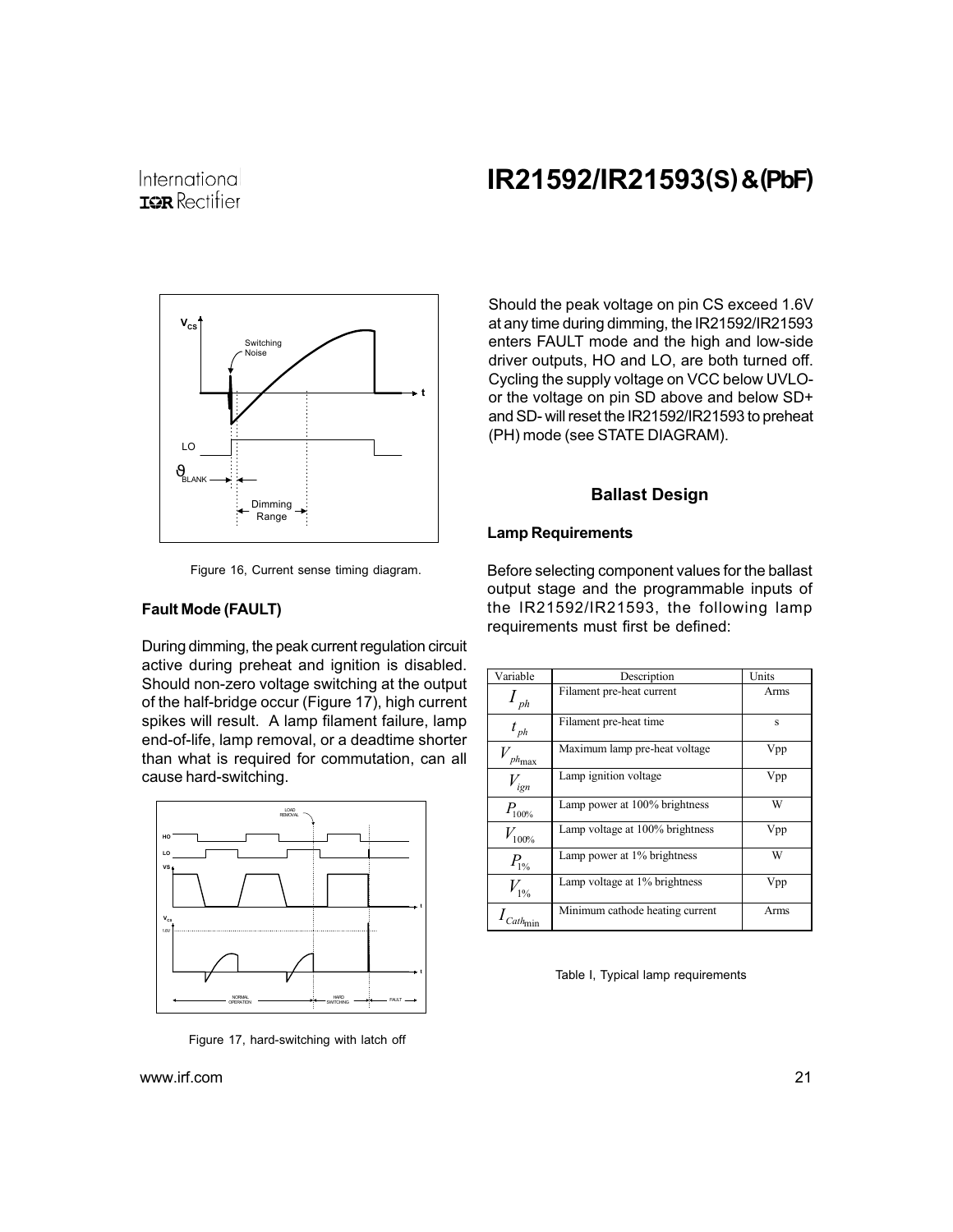### International **TOR** Rectifier

#### Ballast Output Stage

The components comprising the output stage are selected using a set of equations. Different ballast operating frequencies and their respective voltages and currents are calculated.

The inductor and capacitor values are obtained using equations (2) through (7). The results of these equations reveal the location of each operating frequency and the corresponding voltages and currents. For a given L, C, DC bus voltage, and pre-heat current, the resulting voltage over the lamp during pre-heat is given as:

$$
V_{ph} = \left[ \left( \frac{2V_{DC}}{\pi} \right)^2 + \frac{8L}{C} I_{ph}^2 \right]^{\frac{1}{2}} - \frac{2V_{DC}}{\pi} \quad (2)
$$

The resulting operating frequency during pre-heat is given as:

$$
f_{ph} = \frac{\sqrt{2I_{ph}}}{\pi CV_{ph}}
$$
 [Hz] (3)

The resulting operating frequency during ignition is given as:

$$
f_{ign} = \frac{1}{2\pi} \sqrt{\frac{1 + \frac{\frac{4}{\pi}V_{DC}}{V_{ign}}}{LC}}
$$
 [Hz] (4)

The total load current during ignition is given as:

$$
I_{ign} = f_{ign}CV_{ign}2\pi
$$
 [App] (5)

The operating frequency [Hz] at maximum lamp power is given as:

$$
f_{100\text{s}} = \frac{1}{2\pi} \sqrt{\frac{1}{LC} - \frac{32P_{100\text{s}}^2}{C^2V_{100\text{s}}^4} + \sqrt{\left[\frac{1}{LC} - \frac{32P_{100\text{s}}^2}{C^2V_{100\text{s}}^4}\right]^2 - \frac{1 - \left(\frac{4V_{DC}}{V_{100\text{s}}\pi}\right)^2}{\dot{LC}^2}}}
$$
 (6)

The cathode heating current at minimum lamp power is given as:

$$
I_{Cath_{1}\%} = \frac{V_{1\%} f_{1\%} \pi C}{\sqrt{2}} \tag{7}
$$

#### Design Constraints

The inductor and capacitor values should be iterated until the following design constraints have been fulfilled (Table II).

| Design Constraint                                               | Reason                               |
|-----------------------------------------------------------------|--------------------------------------|
| $V_{ph}$ < $V_{ph_{\text{max}}}$                                | Ignition during pre-<br>heat         |
| $f_{ph} - f_{ign} > 5kHz$                                       | Production tolerances                |
| $I_{ign} < I_{ign_{max}}$                                       | Inductor saturation                  |
| $I_{\text{Cath}_{\text{I}}\%}\geq I_{\text{Cath}_{\text{min}}}$ | Lamp extinguishing<br>during dimming |

Table II, Ballast design constraints

#### IR21592/IR21593 Programmable Inputs

In order to program the MIN and MAX settings of the dimming interface, the phase of the output stage current at minimum and maximum lamp power must be calculated. This is obtained using the following equations: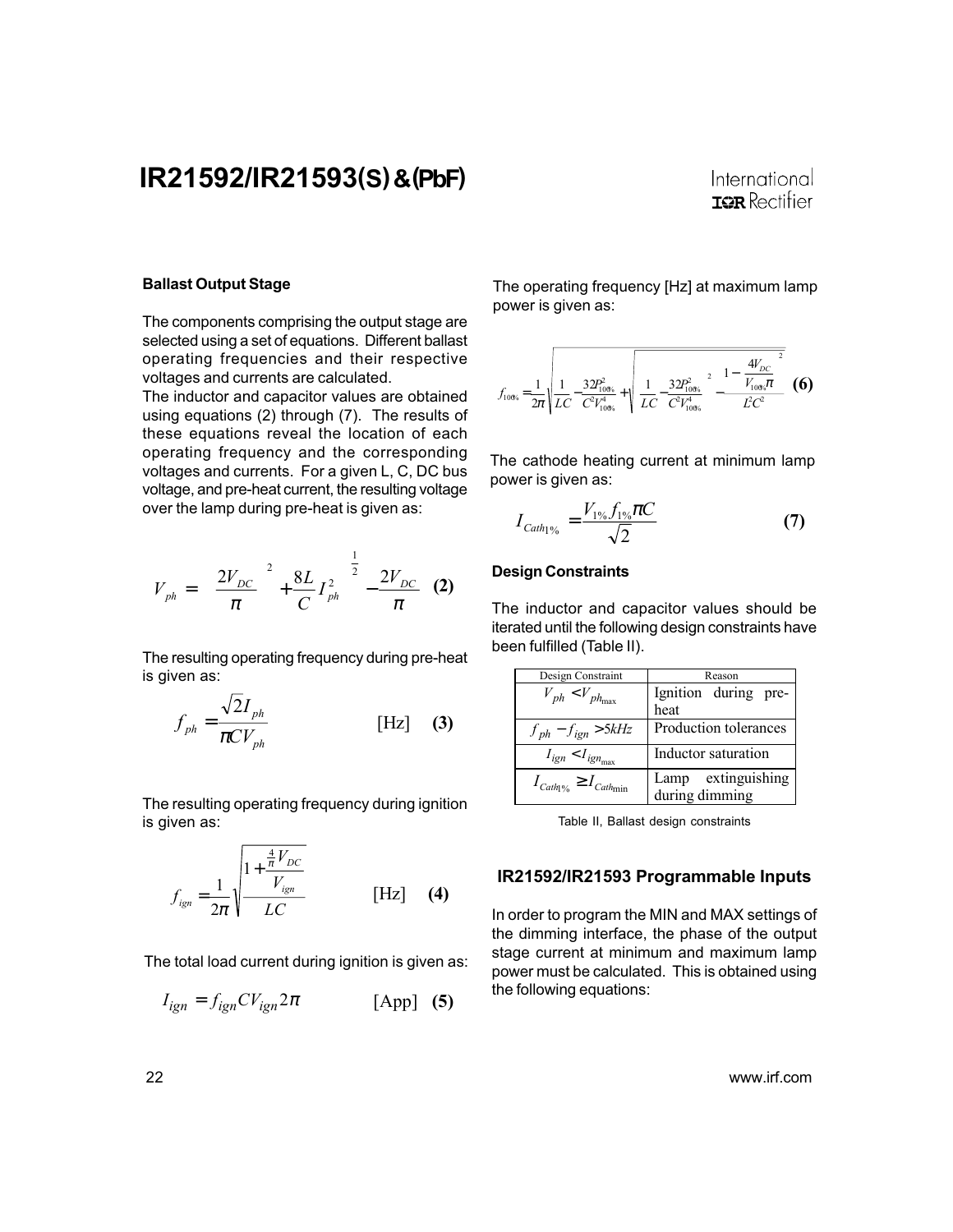International **IOR** Rectifier

$$
f_{\gamma_6} = \frac{1}{2\pi} \sqrt{\frac{1}{LC} \frac{32P_{\gamma_6}^2}{C^2 V_{\gamma_6}^4} + \sqrt{\left[\frac{1}{LC} \frac{32P_{\gamma_6}^2}{C^2 V_{\gamma_6}^4}\right]^2 - \frac{1 - \left(\frac{4V_{DC}}{V_{\gamma_6}\pi}\right)^2}{LC^2}}}
$$
(8)  

$$
\varphi_{\gamma_6} = \frac{180}{\pi} \tan^{-1} \left[\frac{V_{\gamma_6}^2}{2P_{\gamma_6}} C - \frac{2P_{\gamma_6}}{V_{\gamma_6}^2} L \right] 22\pi f_{\gamma_6} - 4\frac{V_{\gamma_6}^2}{P_{\gamma_6}} L C \pi^3 f_{\gamma_6}^3 \right]
$$
(9)

%

With the lamp requirements defined, the L and C of the ballast output stage selected, and the minimum and maximum phase calculated, the component values for setting the programmable inputs of the IR21592/IR21593 are obtained with the following equations:

%

$$
R_{FMIN} = \frac{(25e-6) - (f_{MIN} - 10000) \cdot (1e-10)}{(f_{MIN} - 10000) \cdot (2e-14)}
$$
  
[Ohms] (10)

$$
R_{CS} = \frac{2 \cdot (1.6)}{I_{ign}} \tag{11}
$$

$$
R_{IPH} = R_{FMIN} R_{CS} I_{ph} \sqrt{2}
$$
 [Ohms] (12)

$$
C_{\text{CPH}} = (2.6E - 7)(t_{\text{PH}}) \qquad \text{[Farads]} \qquad (13)
$$

$$
R_{MIN} = \frac{R_{FMIN}}{4} \left( 1 - \frac{\varphi_{1\%}}{45} \right) \quad \text{[Ohms]} \tag{14}
$$

$$
R_{MAX} = \frac{0.86 \cdot R_{FMIN} \cdot R_{MIN}}{4 \cdot R_{MIN} - R_{FMIN} \cdot \left(1 - \frac{\varphi_{100\%}}{45}\right)}
$$
 [Ohms] (15)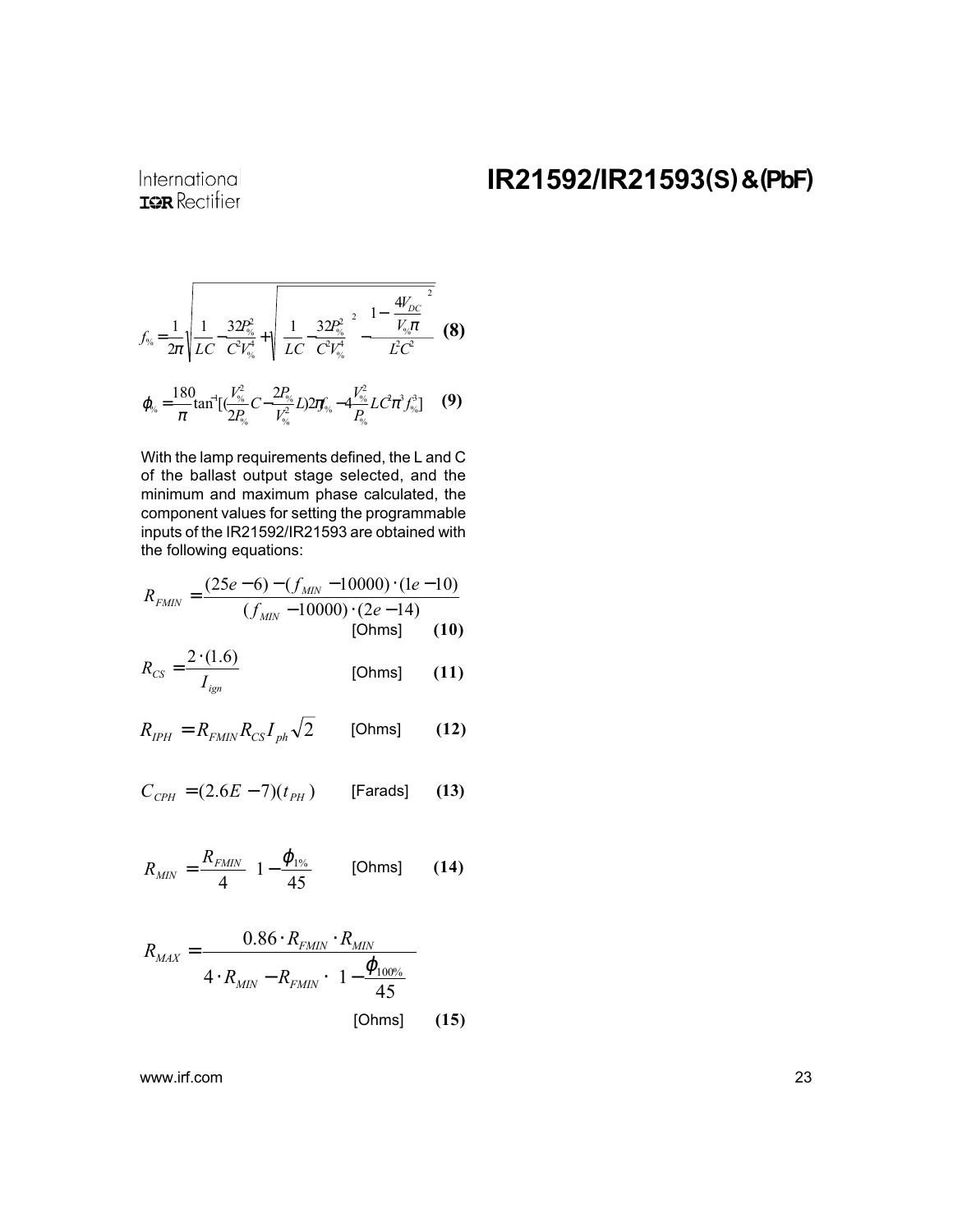This ballast design procedure has been summarized into the following 3 steps:



Figure 19, Simplified Ballast Design Procedure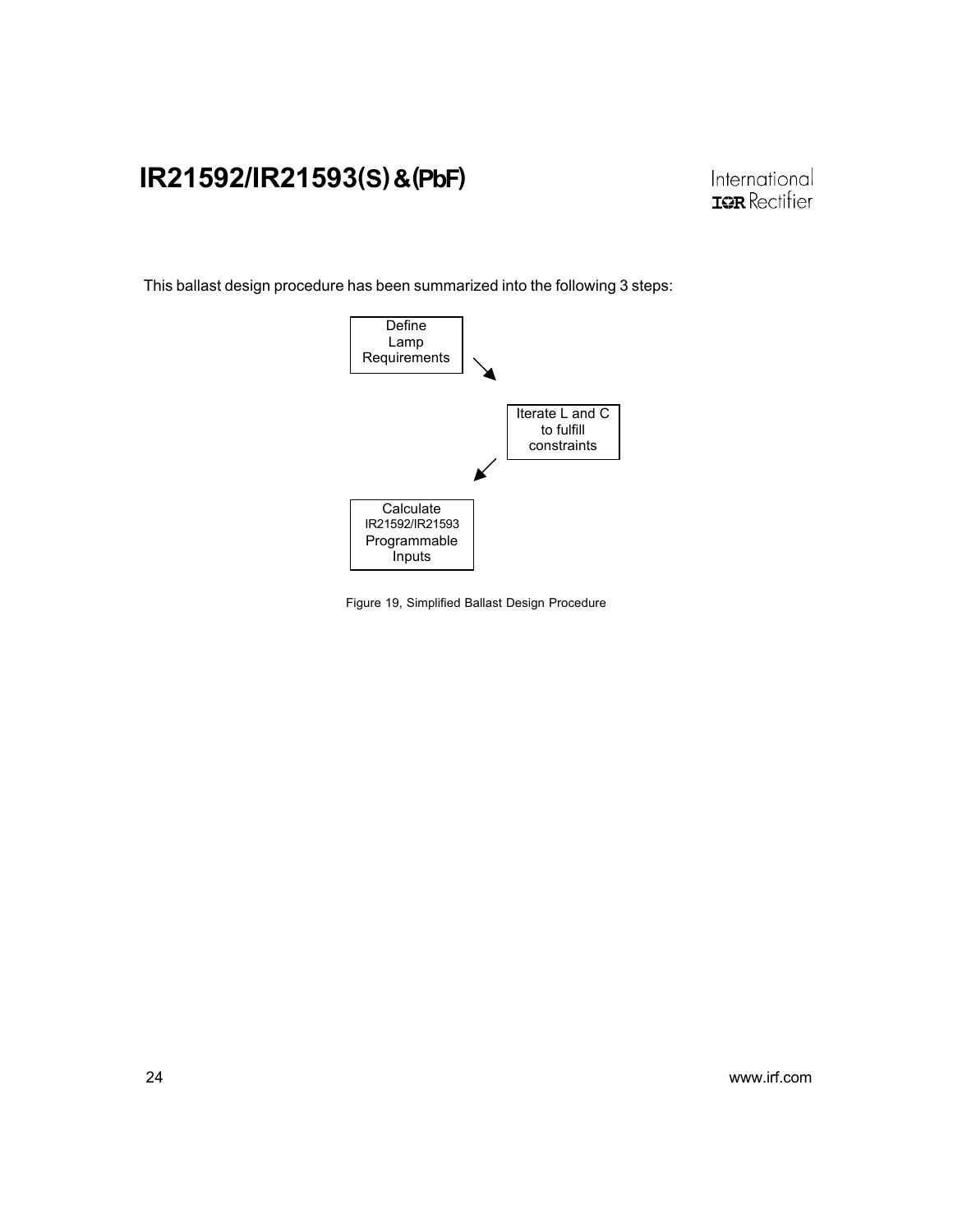### Case outline